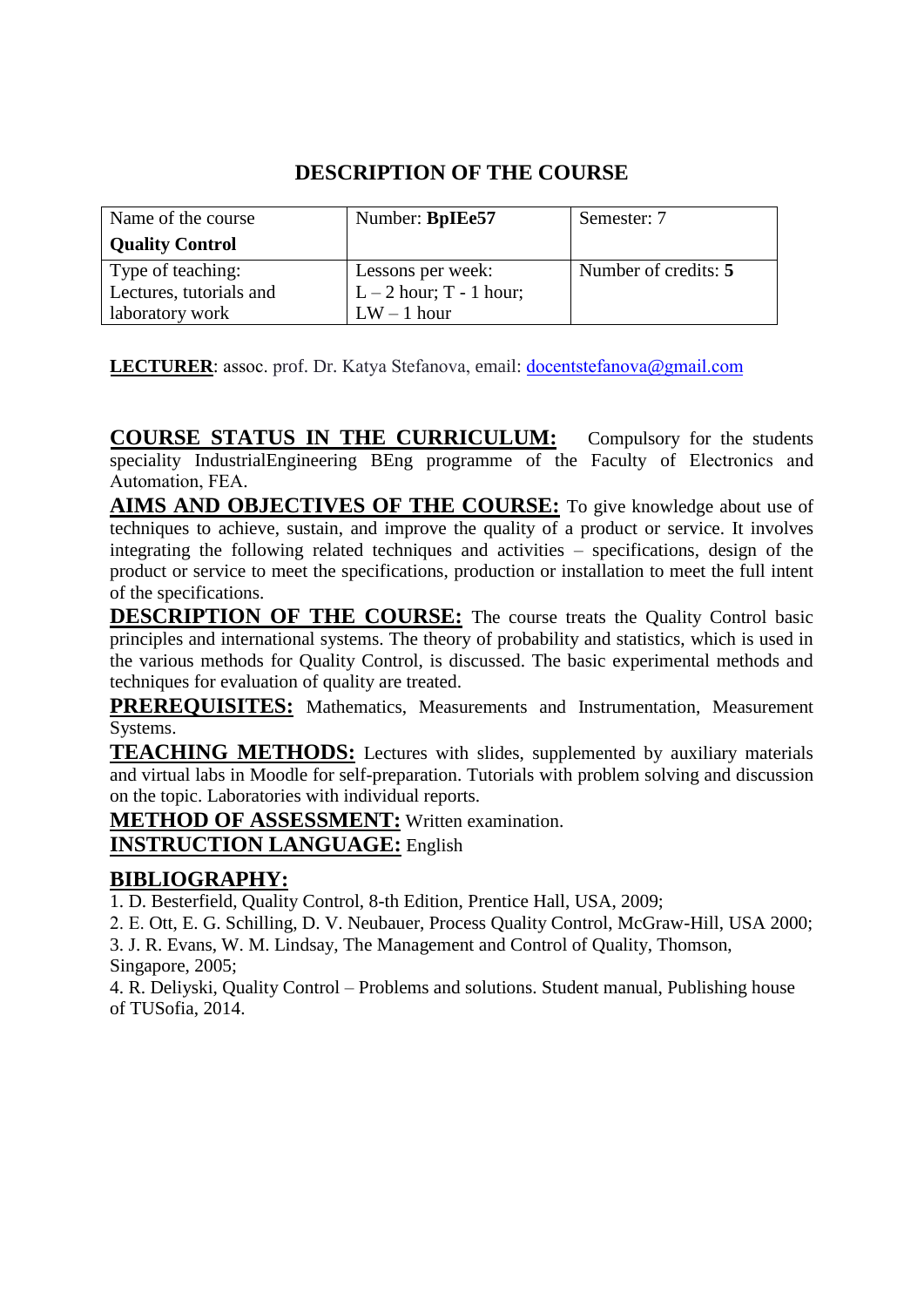| Name of the course           | Code: BpIEe58                 | Semester: 7          |
|------------------------------|-------------------------------|----------------------|
| <b>Control Engineering</b>   |                               |                      |
| Type of teaching:            | Lessons per week:             | Number of credits: 4 |
| Lectures and laboratory work | $ L - 2$ hours, $LW - 1$ hour |                      |

### **LECTURERs**:

Assoc. Prof. Ivan Ganchev Ph.D. tel. 032 659 585; e-mail[: ganchev@tu-sofia](mailto:enev@tu-sofia.bg).bg Technical University - Sofia, Branch Pl[ovdiv](mailto:assent@tu-sofia.bg)

**COURSE STATUS IN THE CURRICULUM:** Compulsory basic course in the curriculum for BEng in Industrial Engineering, at the Faculty of Electronics and Automation, FEA.

**AIMS AND OBJECTIVES OF THE COURSE:** At the end of the course, the students must be able to apply the basic methods for continuous- and discrete-time control systems analysis and design and use them in solving relative engineering problems. The course aims at creating and developing knowledge and skills for adequately representing and solving control problems from various fields by using control theory and modeling tools and methods.

**DESCRIPTION OF THE COURSE:** The main topics concern: mathematical modeling of systems; block diagrams and signal flow graphs; first-order and second-order systems; stability, steady-state error and speed of response; frequency domain analysis; analysis in the s-plane; system compensation; controllers; main blocks in the control loop; frequency domain design; control loops; PID controller design and tuning methods; common nonlinearities (nonlinear elements) in control systems. The course simultaneously extends theoretical basis and develops applied skills in control system design and implementation with analog and digital microprocessor- or PC-based, electrical, pneumatic and hydraulic elements. The course uses case studies from the process automation field in order to illustrate concepts and methods.

**PREREQUISITES:** Physics, Technical Mechanics, Control Theory, Measurements and Instrumentation, Electronics, Elements of Industrial Automation.

**TEACHING METHODS:** Lectures, using slides, case studies, laboratory work from laboratory manual, work in teams, protocols preparation and defence.

**METHOD OF ASSESSMENT**: One three-hour examination at the end of semester (80%) plus laboratories (20%)

**INSTRUCTION LANGUAGE:** English

**BIBLIOGRAPHY:** 1. Dorf, D.C. Modern Control Systems, Prentice Hall, 12 ed. 2011. 2. Norman S. Nise. Control Systems Engineering, 6th Ed.. 2010. 3. Morris, N.M. Control Engineering. McGraw-Hill Book Company,1991. 4. Sami Fadali, Antonio Visioli. Digital Control Engineering, 2 ed: Analysis and Design,2012. 5. Astrom, K.J., Tore Hägglund. Advanced PID Control. ISA, 2006. 6. Драготинов, И.,И Ганчев. Автоматизация на технологични процеси. П.,УХТ,2003. 7. Тодоров А.,Енев Ст. и др. Автоматизация на технологични процеси, Ръководство за лабораторни упражнения. С., ТУ-София. 8. Фархи О., А.Тодоров, Е.Николов, Промишлени системи за автоматизация, В., Изд, ВМЕИ, 1989, 1993.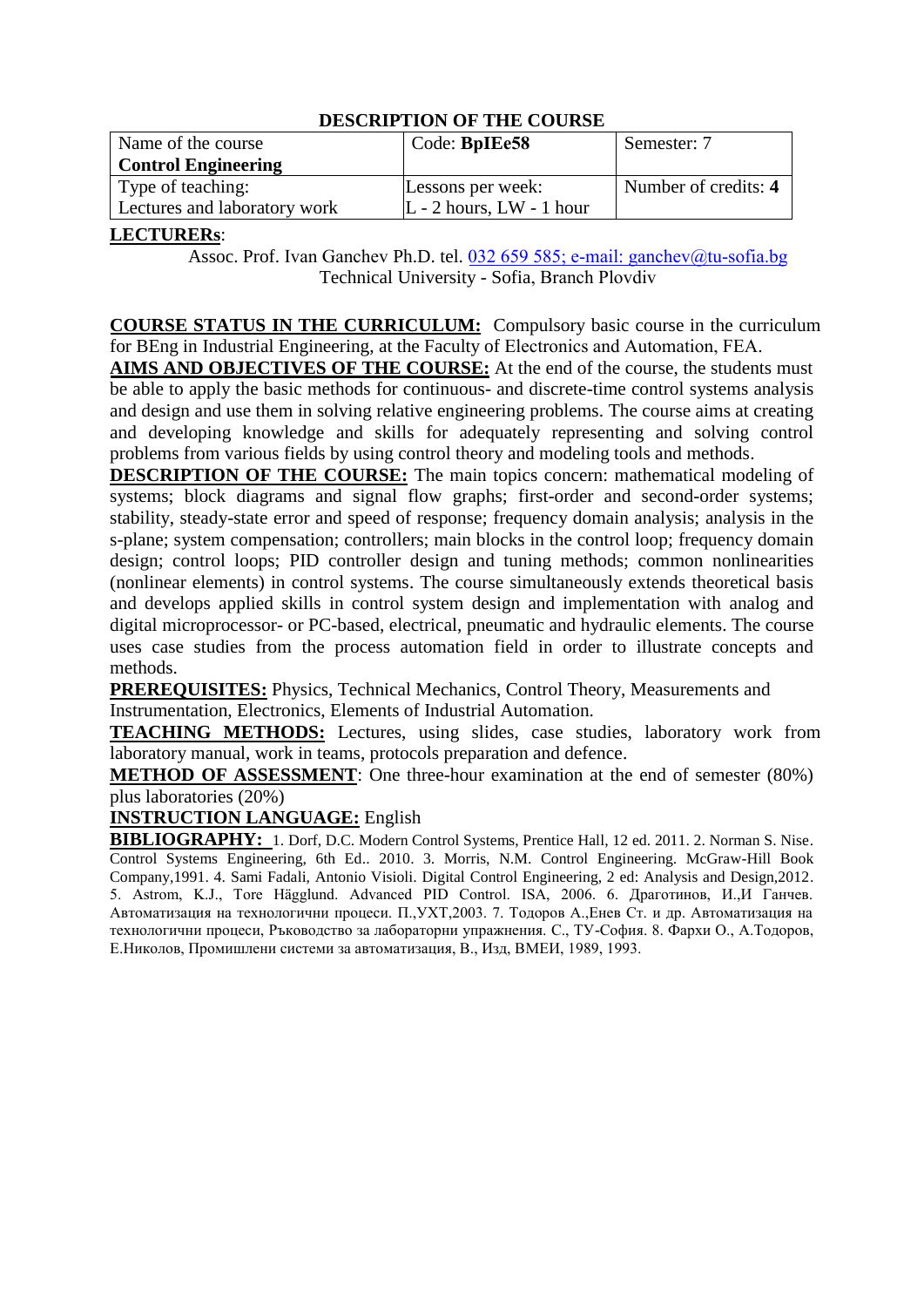| Name of the course:<br><b>Systems Modeling and Simulation</b>  | Code: BpIEe59                                     | Semester: 7        |
|----------------------------------------------------------------|---------------------------------------------------|--------------------|
| Type of teaching: Lectures and<br>laboratory work, Course work | Lessons per week:<br>$L - 2$ hours; $LW - 1$ hour | Number of credits: |

#### **LECTURER:**

#### **Assoc. Prof. PhD Rumen Mishkov (FEA), tel. 032/659584, еmail: r.mishkov@gmail.com Technical University Sofia, Branch Plovdiv**

**COURSE STATUS IN THE CURRICULUM.** Compulsory discipline for the students from Industrial Engineering BEng specialty in the Faculty of Electronics and Automatics of the Technical University Sofia, Branch Plovdiv.

**AIMS AND OBJECTIVES OF THE COURSE**: At the end of the course the students are expected to be able to apply the methodology for modeling, simulation, analysis, and design of continuous, discrete, linear, and nonlinear systems, to know the software products MATLAB, SIMULINK, and to use them in solving of engineering problems, analysis and validation of results.

**DESCRIPTION OF THE COURSE.** The students study computer-aided design and simulation of control systems. Central in the course are the topics of computer-aided analysis, modeling, and simulation of linear, nonlinear, continuous, and discrete control systems. Computer modeling and simulation of dynamical systems by differential and difference equations, transfer functions in various forms, transformations and properties of models, system responses in the frequency and time domains are considered. The peculiarities of numerical and analogue simulation, methods of numerical integration of differential equations, computer-aided methods for analysis and design of continuous and discrete control systems, matrix-vector algebra, manipulating of vectors and matrices, matrix functions, 2D and 3D computer graphics are included.

**PREREQUISITES.** The discipline uses knowledge acquired in the courses "Mathematics I, II, III, IV", "Technical mechanics I, II", "Physics I, II", "Informatics I, II", "Theoretical electrotechnics I, II", "Control theory I", "English language".

**TEACHING METHODS.** Lectures with multimedia, case studies, laboratory exercises with protocols, work in teams, course work preparation and defense.

**METHOD OF ASSESSMENT.** Two one-hour written assessments at mid and end of semester (62%), laboratory exercises (18%), and course work with two tasks (20%).

### **INSTRUCTION LANGUAGE:** English

**BIBLIOGRAPHY. 1.** Jones P. F., CAD/CAM: Features, Applications and Management, Macmillan Press Ltd., 1992; **2.** Steven C. Chapra, Raymond P. Canale, Numerical Methods for Engineers, Second Edition, McGraw-Hill Book Company, 1988; **3.** Law A. M. Simulation Modeling and Analysis, 4th Ed., McGraw-Hill, NY, 2007; **4.** Chapra S. C., Applied Numerical Methods with MATLAB for Engineering and Science. 3rd Ed., WCB/McGraw-Hill, New York, 2011; **5.** MATLAB User's Guide, The Math Woks, Inc. 1993; **6.** MATLAB Reference Guide, The Math Works, Inc. 1992; **7.** SIMULINK User's Guide, The Math Works, Inc. 1993; **8.** Control systems Toolbox User's Guide, The Math Works Inc. 1992; **9.** Optimization Toolbox User's Guide, The Math Works Inc. 1992; **10.** Signal Processing Toolbox User's Guide, The Math Works Inc. 1992;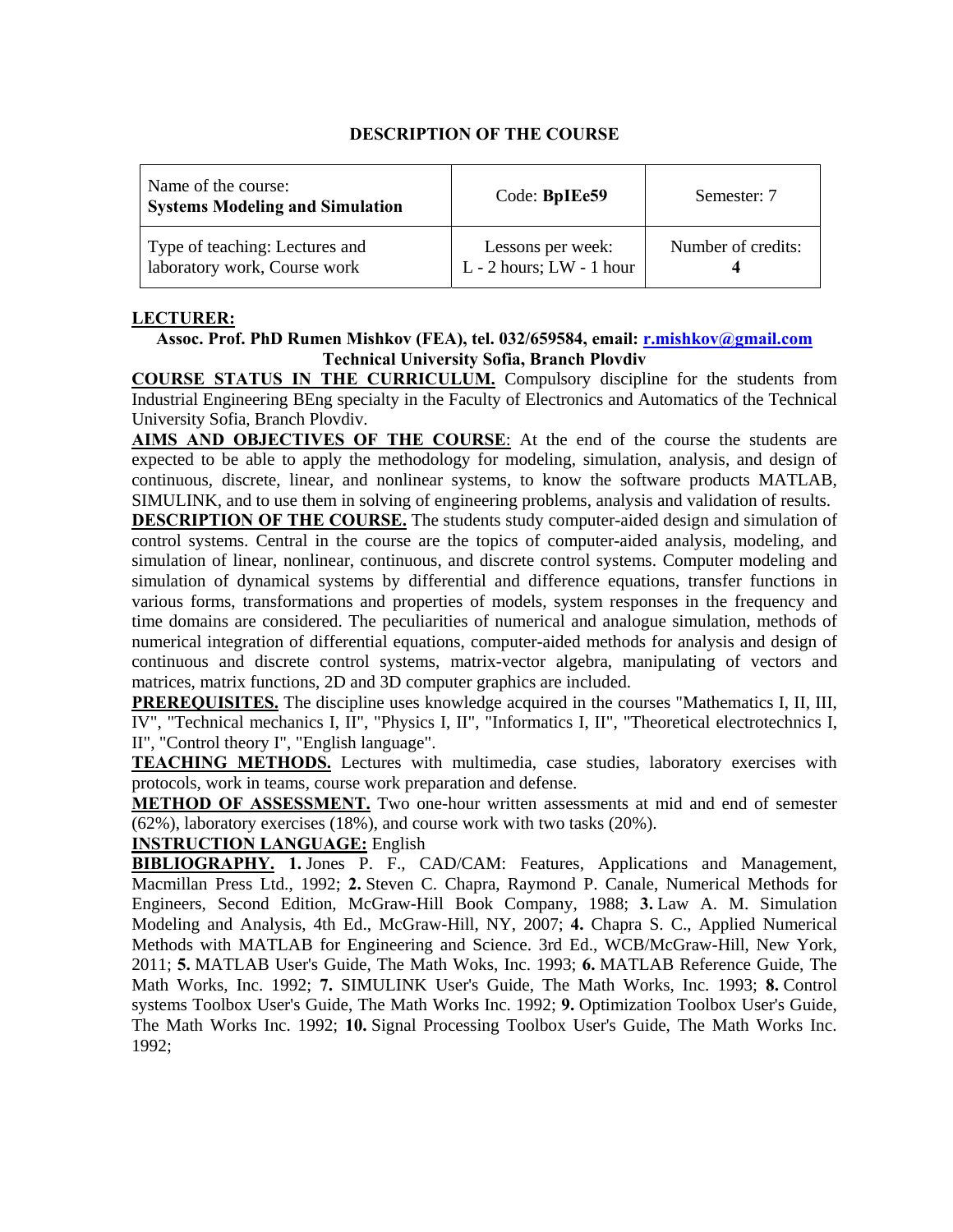| Name of the course:                                | Code: BpIEe60                    | Semester: 7          |
|----------------------------------------------------|----------------------------------|----------------------|
| <b>Manufacturing Design II</b>                     |                                  |                      |
| Type of teaching: Lectures and   Lessons per week: |                                  | Number of credits: 4 |
| laboratory work, Course work                       | $\vert$ L - 2 hours; LW - 1 hour |                      |

### **LECTURERS:**

Assoc. Prof. Dr. I. Chetrokov тел. 032 6[59 616, email: il\\_che](mailto:alextz@tu-sofia.bg)trokov@abv.bg

Technical University of Sofia, Branch Plovdiv

**COURSE STATUS IN THE CURRICULUM:** Compulsory for the students from Industrial Engineering BEng programme of the Faculty of Electronics and Automation, FEA

**AIMS AND OBJECTIVES OF THE COURSE:** To give the students knowledge about the design of basic units used in modern machine-building industry and in high degree automated machinery; computer aided analysis practice, CNC programming, basic principles of machine tool design.

**DESCRIPTION OF THE COURSE**: General principles of machine design; Concurrent engineering; Functional characteristics of machine tools; Work accuracy; Stiffness; Thermal deflections; Technical performances of production machinery; Main and feed drives – requirements, kinds of drives; Spindle systems; Linear drives; Beds and bodies – materials, requirements; Guideways; Lubrication of production machines; Forms of flexible manufacturing automation; Subsystems of flexible manufacturing structures and their components; Technological design for flexible manufacturing structures; Program composition tool nose compensation, tool offset, manual programming; Canned and multiple repetitive cycles; Computer programming for CNC machines using programming languages FAPT and GEOPATH.

**PREREQUISITES:** Mechanics; Applied Geometry and Engineering Graphics; Materials Science; Strength of Materials; CAD; Industrial Manufacturing Systems; Manufacturing Design I.

**TEACHING METHODS:** Lectures, using slides, case studies, laboratory and course work from laboratory manual, work in teams, protocols and Course project description preparation and defence.

**METHOD OF ASSESSMENT:** Proportion of marks: Test - 40%; Project - 60%.

**INSTRUCTION LANGUAGE:** English.

# **BIBLIOGRAPHY:**

1. Hadjikosev G., Automation of Discrete Production Engineering, TUS Publishing house, 2013;

2. Dimitrov L., Principles of Mechanical Engineering Design, Technical University of Sofia, 2001;

3. Shigley J., Ch. Mischke, Mechanical Engineering Design - 6th ed., McGraw Hill, 2001; 4. Otto K.N., L. Kristen, Product Design: Techniques in Reverse Engineering and New Product

Development, Prentice Hall, 2001;

6. 5. Boothroyd G., P. Dewhurst, Product Design for Manufacturing and Assembly, M. Dekver, 1994.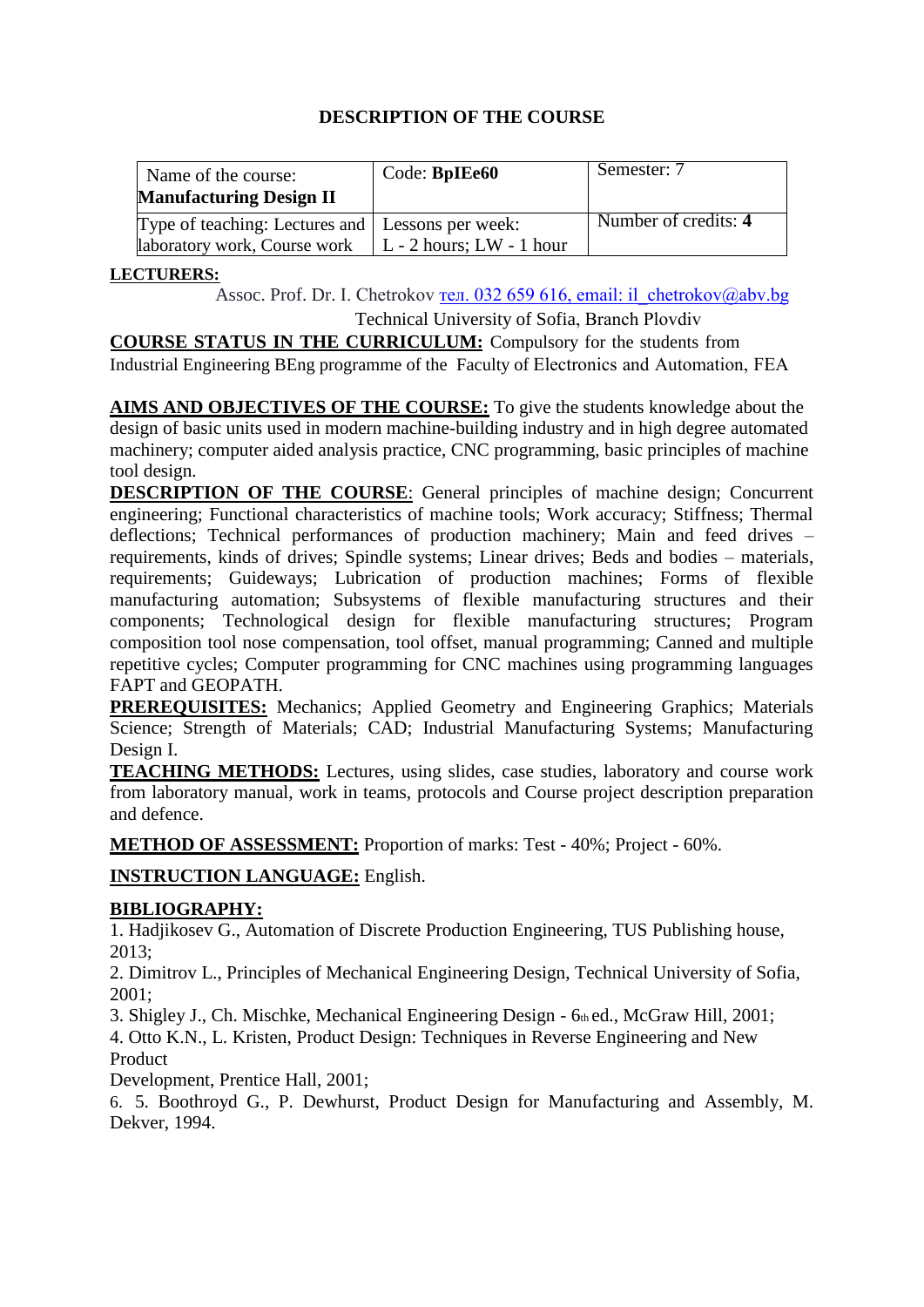| Name of the course           | Code: BpIEe61                 | Semester: 7          |
|------------------------------|-------------------------------|----------------------|
| <b>Computer Integrated</b>   |                               |                      |
| <b>Manufacturing 1</b>       |                               |                      |
| Type of teaching:            | Lessons per week:             | Number of credits: 4 |
| Lectures and laboratory work | $ L - 2$ hours, $LW - 1$ hour |                      |

LECTURER: prof. Michail Petrov Ph.D.,phone: 032 659 585e-mail: mpetrov@tu-plovdiv.bg; Assoc. Prof. Albena Taneva Ph.D. phone: 032 659 585; e-mail: [altaneva@](mailto:d_dotsev@tu-sofia.bg)tu-plovdiv.bg; Technical University - Sofia, Branch Plovdiv

**COURSE STATUS IN THE CURRICULUM:** Compulsory basic course in the curriculum for BEng in Industrial Engineering, at the Faculty of Electronics and Automation (FEА).

**AIMS AND OBJECTIVES OF THE COURSE**: To provide the basic knowledge about basic discrete manufacturing structures, its automation and information integration.

**DESCRIPTION OF THE COURSE**: The main topics concern: types of discrete manufacturing systems, working and layout models and metric, structures for automation of production and assembly process (orientation, transport, storage), robotics (kinematics, industrial environment, control and programming) and the identification of objects and processing data.

**PREREQUISITES** Physics, mechanics, industrial production systems, production engineering, computer science.

**TEACHING METHODS**: Lectures using slides. Laboratory works in a computer class and / or laboratory with stands. Individual or team work with input control, preparation of eprotocols and presentations.

**METHOD OF ASSESSMENT**: Two written test (at the end of the semesters) with a duration of one academic hour, with weight in the overall assessment - 80% (up to 80 points). The remaining 20% (20 points) is formed from the current control and presentation of laboratory protocols.

# **INSTRUCTIONAL LANGUAGE:** English

**BIBLIOGRAPHY:** 

1**.**Lectures' slides.

2. Groover M. P., 2008, Automation, Production Systems, and Computer Integrated Manufacturing, *Pearson Education Inc.* ISBN 0-13-207073-1;

3. Assembly automation, *The international journal of assembly technology and management*, ISSN: 0144-5154, Thomson Scientific (ISI);

4. Lotter, L. Wirtschaftliche Montage. VDI Verlag, 1986;

5. Gershwin S., B., 1994, Manufacturing systems engineering, ISBN 0-13-560-608X.

6. De Ron A., J., 1999, Performance measures for technical production systems, Eindhoven University of technology, School of industrial Engineering and management science, Syllabus;

7. Lin Zhang at all, 2014, Cloud manufacturing: a new manufacturing paradigm, Enterprise Information Systems, Vol. 8, 167-187.

8. Neshkov, T., 2013, Introduction to the speciality machatronic systems, University Textbook, Heron Press Ltd, ISBN 978-954-580-329-1,

9. *Pahl G., Beitz W., at all,* 2007, Engineering Design. A Systematic Approach, Springer-Verlag London Limited, ISBN-10: 1846283183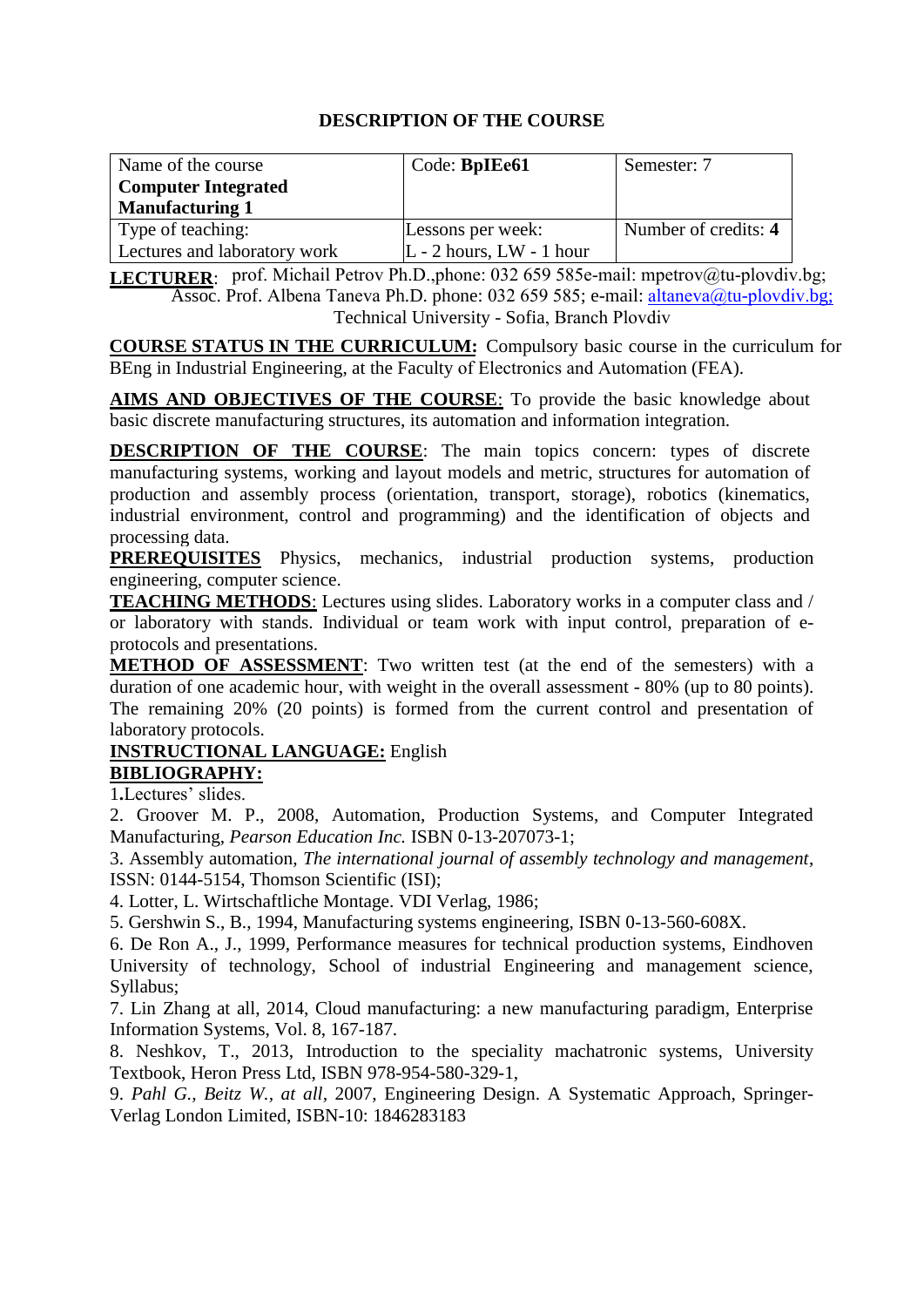| Name of the course:<br><b>Elements of Industrial Automation</b> | Code: <b>BpIEe62</b>                           | Semester: 7        |
|-----------------------------------------------------------------|------------------------------------------------|--------------------|
| Type of teaching:<br>Lectures and laboratory work               | Lessons per week:<br>$L-2$ hours; LW - 1 hours | Number of credits: |

#### **LECTURERS:**

Assoc. Prof. Ivan Ganchev, Ph.D. phone: 032 659 585;e-mail: [ganchev](mailto:sty@tu-sofia.bg)@tu-plovdiv.bg; Assoc. Prof. Albena Taneva Ph.D. phone: 032 659 585; e-mail[: altaneva@tu-plovdiv.bg;](mailto:georgievmg@tu-sofia.bg) Technical University of Sofia, branch Plovdiv

**COURSE STATUS IN THE CURRICULUM:** Compulsory for the students from Industrial Engineering BEng programme of the Faculty of Electronics and Automation, (FЕА)

**AIMS AND OBJECTIVES OF THE COURSE:** To provide knowledge on elements, used in process automation and control systems, and their properties and applications.

**DESCRIPTION OF THE COURSE:** The main topics concern: Transducer of non-electrical quantities (nozzle-and -flapper, velocity and acceleration, torque and shaft power transducers; flow measurements; temperature and humidity) - block diagrams, static and dynamic characteristics, transfer functions; nonlinearity, connection; Process controllers - classification, control laws, mathematical description and characteristics; Electrical controllers - on-off, analogue with pulsewidth modulated output and on operational amplifiers, digital microcomputerbased, programmable logic controllers (function blocks, programming languages, controller networks); Pneumatic and hydraulic control elements - amplifiers, integrators, differentiators, feedback elements, controllers; Final control elements - actuators, positioners, valves; Principles of data transmission between plants and PLCs - communication standards and systems, SCADA systems.

**PREREQUISITES:** physics, electrical engineering, electronics, control systems, computer integrated production, measurement, informatics

**TEACHING METHODS:** Lectures, using multimedia, case studies, laboratory work from laboratory manual, work in teams, protocols preparation and defence.

**METHOD OF ASSESSMENT:** A three-hours exam at the end of the semester (75%) plus laboratories (25%).

#### **INSTRUCTION LANGUAGE:** English.

#### **BIBLIOGRAPHY:**

- 1. Yordanova S., N.Kolev, R.Litchev. Elements of Industrial Automation. TU-Sofia, 1998;
- 2. Petruzella F., Programmable Logic Controllers, McGraw-Hill Science, 2010
- 3. Popovic D. Distributed Computer Control for Industrial Automation, Marcel Dekker, 1990.
- 4. Parr A, Hydraulics and Pneumatics, Third Edition: A technician's and engineer's guide, 2011;
- 5. Berger H, Automating with STEP 7 in LAD and FDB: SIMATIC S7-300/400 Programmable controllers, 2012, Publics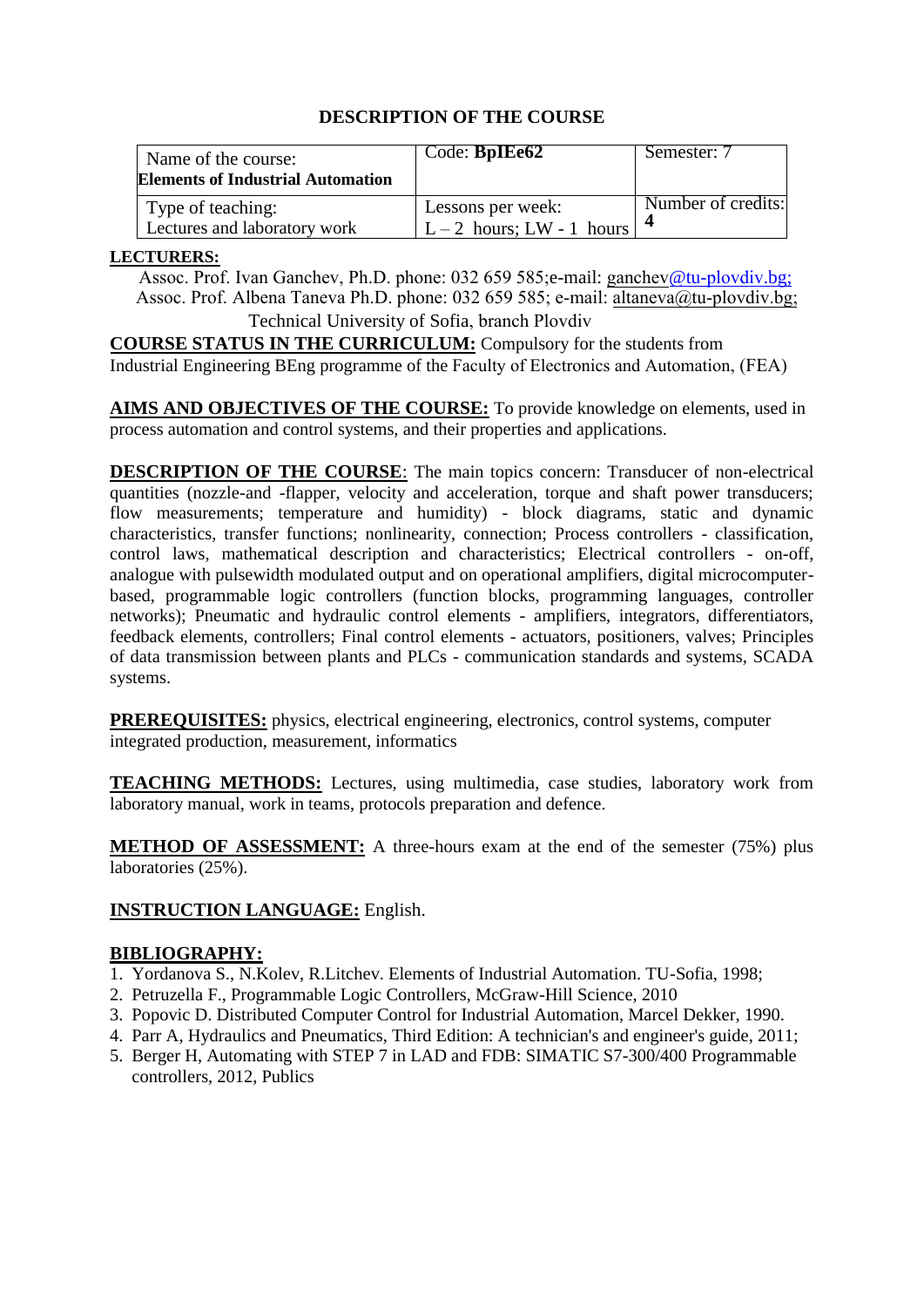# **OPTIONAL SUBJECTS LIST 2**

#### **List2 (BpIEе63 – ECTS 4)**

**BpIEе63.1** Control Theory II **BpIEе63.2** Composite Materials **BpIEe63.3** Industrial Power Supply and Switchgear **BpIEе63.4** Embedded Systems **BpIEе63.5** Multidimensional Systems **BpIEe63.6** Introduction to Business Intelligence **BpIEe63.7** Fundamentals of Telecommunications Engineering **BpIEе63.8** Databases **BpIEе63.10** Internet Multimedia Communications **PRACTICE -** 2 weeks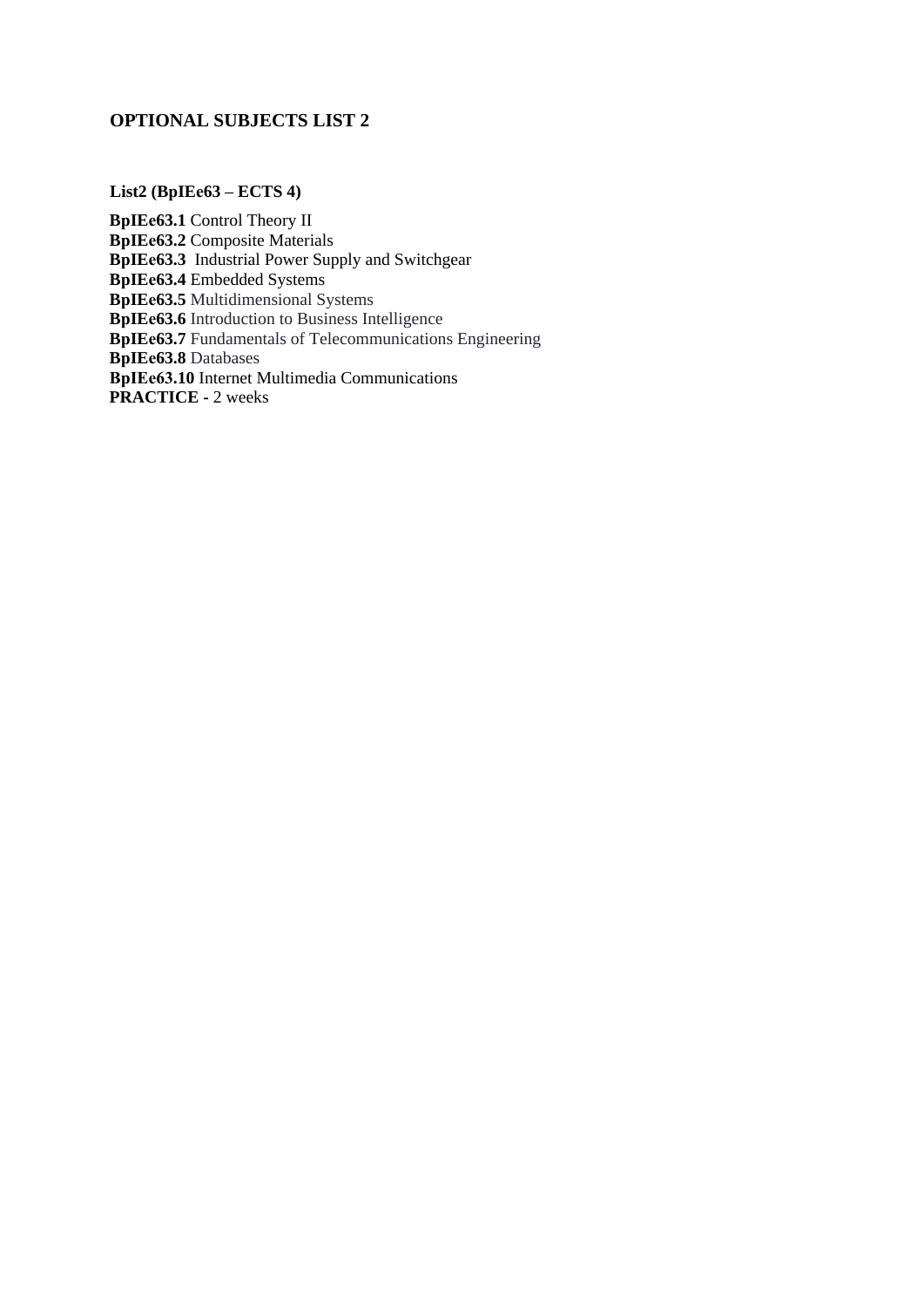| Name of the course:<br><b>Control Theory II</b>   | Code: BIEe63.1                                 | Semester: 7        |
|---------------------------------------------------|------------------------------------------------|--------------------|
| Type of teaching:<br>Lectures and laboratory work | Lessons per week:<br>$L-2$ hours; LW - 1 hours | Number of credits: |

#### **LECTURERS:**

Prof. DSc. A.Topalov, 032 [659 528,](mailto:php@tu-sofia.bg) email: topalov@tu-plovdiv.bg Technical University of Sofia, Branch Plovdiv

**COURSE STATUS IN THE CURRICULUM:** Optional for the students speciality Industrial Engineering BEng programme of the Faculty of Electronics and Automation, FEA. **AIMS AND OBJECTIVES OF THE COURSE:** To give knowledge on the modern methods for analysis and design of robust and optimal control systems. To develop skills for description of uncertain systems, robust stability and robust performance analysis, to perform  $H_{\infty}$  design and  $\mu$  – synthesis of multivariable control systems. To develop practical skills for using MATLAB in the robust analysis and design of control systems.

**DESCRIPTION OF THE COURSE:** The main topics concern: Properties of multivariable feedback systems, application of the singular values in the analysis of multivariable systems,  $H_2$  and  $H_3$  norms of transfer matrices, uncertainty description, application of the linear fractional transformations, obtaining of unstructured and structured uncertainty models, properties of the structured singular value, robust stability and robut performance, mixed

sensitivity H design, H loop shaping,  $\cdot$  synthesis and D-K iterations. Program language – MATLAB.

**PREREQUISITES:** Mathematics I, II, III, IV, Physics, Mechanics, Computing, Electrical Engineering, Control Theory I.

**TEACHING METHODS:** Lectures, laboratory work, work in teams.

**METHOD OF ASSESSMENT:** In order to assess the achievement of the course learning goals, a three hour written exam test is held at the end of 7th semester during the examination session.

**INSTRUCTION LANGUAGE:** English.

# **BIBLIOGRAPHY:**

1. Gu Da-Wei, Petkov Petko H., Konstantinov Mihail M., Robust Control Design with MATLAB - Second Edition, ISBN: 978-1-4471-4681-0, 2013;

2. Petkov P., Christov N., Konstantinov M., Compotational Methods for Linear Control Systems, Prentice Hall, 1991;

3. Zhou K., Doyle J. C., Glover K., Robust and Optimal Control, Prentice Hall, 1996;

4. Skogestad S., Postlethwaite I., Multivariable Feedback Control. Analysis and Design, John Willey & Sons, 1998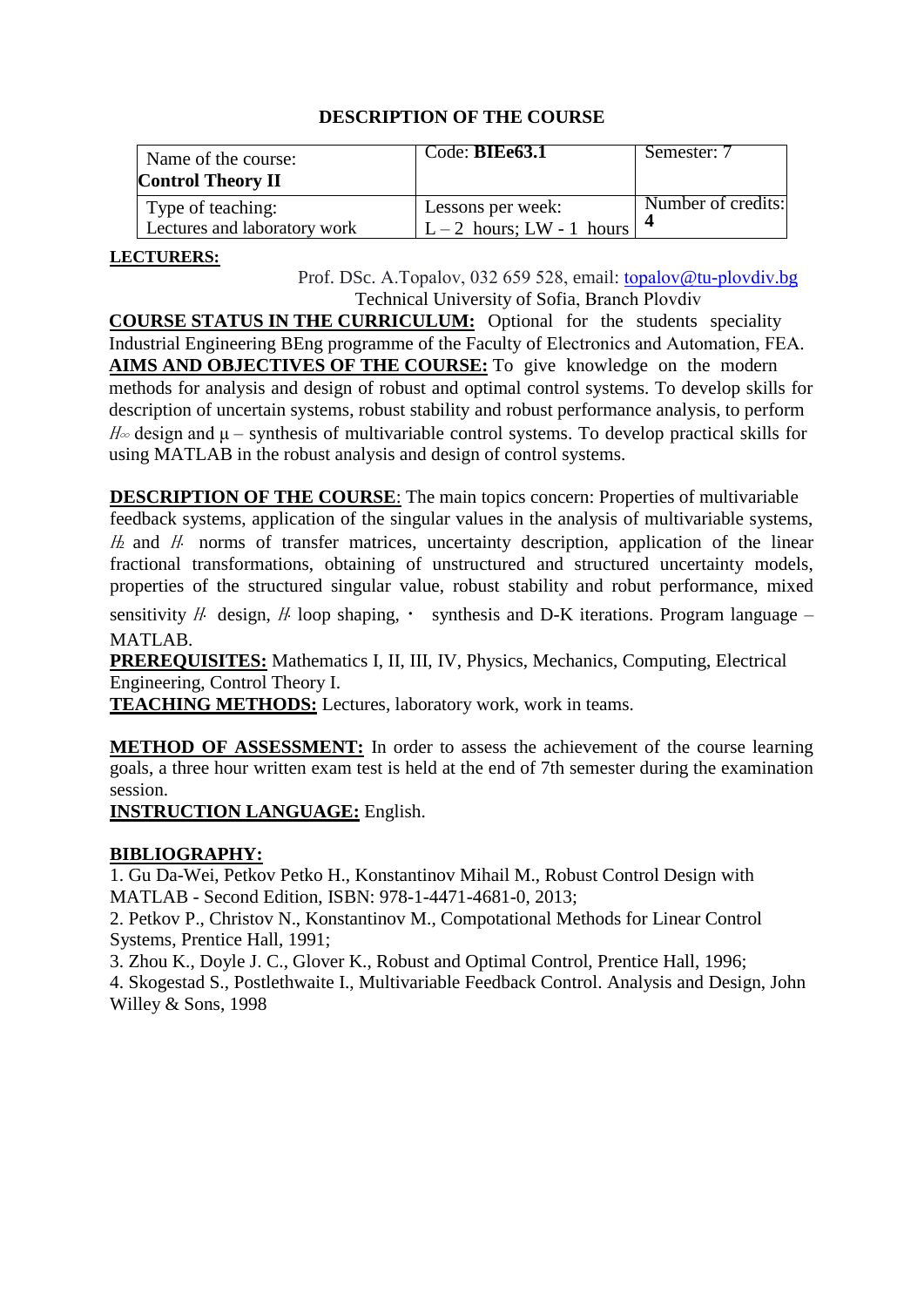| Name of the course:<br><b>Multidimenisonal</b><br>systems | Code: BpIEe63.5                                | Semester: 7        |
|-----------------------------------------------------------|------------------------------------------------|--------------------|
| Type of teaching:<br>Lectures and laboratory work         | Lessons per week:<br>$L-2$ hours; LW - 1 hours | Number of credits: |

#### **LECTURERS:**

Prof. Dr. Nikos Mastorakis email: mastor@tu-sofia.bg Technical University of Sofia

**COURSE STATUS IN THE CURRICULUM:** Optional for the students speciality Industrial Engineering BEng programme of the English Language Faculty of Engineering.

**AIMS AND OBJECTIVES OF THE COURSE:** The course main goal is to provide the students with to design multidimensional filters as the 2-D Systems are the necessary mathematical background for the modern image processing.

**DESCRIPTION OF THE COURSE**: The main topics concern:

– Discrete and Continuous Multidimensional Signals and Systems Introduction, Region of Support, Quantization, Periodicity, Separability, Linearity, Shift Invariance, Causality. Recursive Filters, Non-recursive Filters;

– Flow graphs and Networks. Space Domain Analysis. Convolution Description of Discrete and Continuous Multidimensional Systems;

– Conversion from one description to the other Transfer function, States-space equations, Impulse Response, Difference Equations;

– Realization: Direct Structure, Cascade Structure, Separable Structures, Multi-Input and Multioutput Filters, Multidimensional Filters;

– Givone-Roesser Model, Fornasini-Marchesini Model. Conversion from one model to the other Model. Modelling of Partial Differential Equations of Mathematical Physics with Givone-Roesser Model or Fornasini-Marchesini Model;

– Observability of 2-dimentional systems Controllability and minimality of 2-dimentional systems; – The m-D (multidimensional) Z Transform. Region of Convergence. The Inverse m-D ZTransform. Complex Convolution. m-D Parseval Theorem. The m-D Fourier Transform. The Sampling Process. 2-D Sampled Signals. The 2-D Sampling Theorem. Symmetries. Idealized Systems and Filters;

– Stability. Stability Analysis in Frequency Domain. Stability Analysis in State Space. Stability Properties. Stability Theorems, Stability Tests and Criteria. m-D Lyapunov Stability Theory. Stability of Low-Order Filters;

– Stability Margin. Definitions and Computation of Stability Margin with various methods. Comparison and Benchmarks;

– Systems' and Signals' Factorizability and Factorization. Multivariable polynomial factorization. Exact and Approximate Factorization. Methods and Results;

– Multidimensional Digital Filters Theory: Approximation for Nonrecursive Filters. Properties of m-D nonrecursive Filters. Linear-Phase Filters. Frequency Response. Design Based on Fourier Series. Multidimensional Window Functions. Design of 2-D Circularly Symmetric Filters. Fan Filters. Design based on McClellan Transformation;

– Multidimensional Digital Filters Theory: Approximation for Recursive Filters. Bilinear

Transformation. Linear Transformations. Analog-Filter Transformations. Method of Hirano and Aggarwal. Filters with Half-Plane Symmetry. Circularly Symmetric Filters. Method of Goodman. Other Transformations;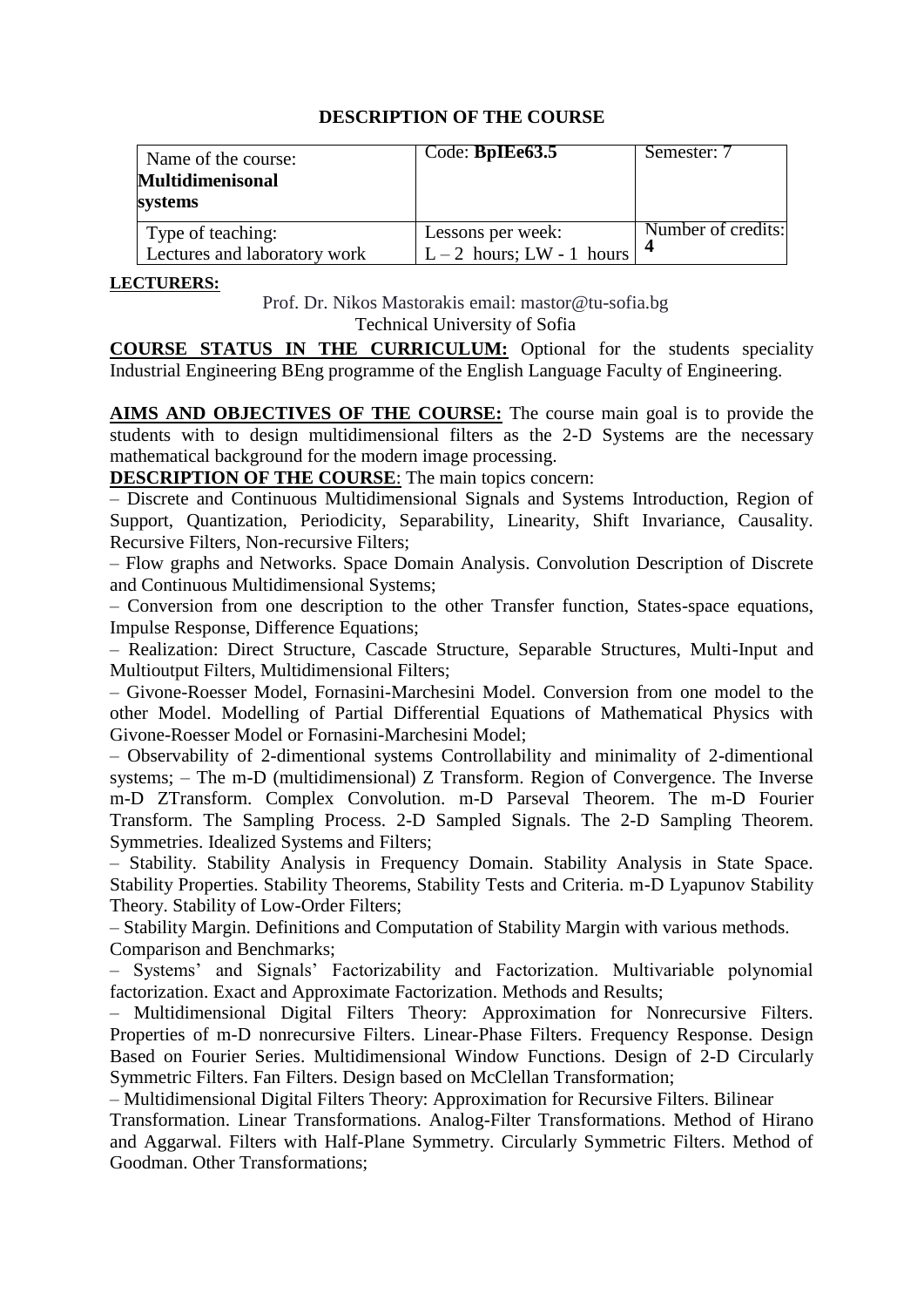– m-D Filters' Design by Optimization. Quasi-Newton Optimization Algorithms. Minimax Method. SVD (Singular Value Decomposition) based design. Error Analysis. Stability aspects and problems of m-D systems Design. Computational Intelligence based m-D design. New Aspects and Directions for Further Research. Realization. Finite Wordlength Effects. Overflow Limit Cycles.

**PREREQUISITES:** Mathematics I, II, III, Electrical Engineering, Control Theory I. **TEACHING METHODS:** Lectures and laboratory work.

**METHOD OF ASSESSMENT:** One three hours exam at the end of the semester (70%), plus laboratories (30%).

**INSTRUCTION LANGUAGE:** English.

### **BIBLIOGRAPHY:**

1. Bahram Javidi, Enrique Tajahuerce, Pedro Andres, Multi-dimensional Imaging, Wiley-IEEE Press, 2014;

2. Special issue on symbolic methods in multidimensional systems theory, Springer

Multidimensional Systems and Signal Processing - Volume 26, Issue 2, 2015;

3. T. Matsuo, Y. Hasegawa, Realization Theory of Discrete-Time Dynamical Systems, Two-Dimensional Linear Systems, Springer-Verlag, Lecture Notes in Control and Information

Sciences, Berlin-Heidelberg, 2003;

4. B. A. Shenoi, Magnitude and Delay Approximation of 1-D and 2-D Digital Filters realization Theory of Discrete-Time Dynamical Systems, Two-Dimensional Linear Systems, Springer-Verlag, Digital Signal Processing Book Series, 1999;

5. T. Kaczorek, Two-Dimensional Linear Systems, Springer-Verlag, Lecture Notes in Control and Information Sciences, Berlin-Heidelberg, 1985;

6. Wu-Sheng Lu, Andreas Antoniou, Two-Dimensional Digital Filters, Marcel Dekker, New York, 1992;

7. N. K. Bose (Editor), Multidimensional Systems Theory, Progress, Directions and Open Problems in Multidimensional Systems, D. Reidel Publishing Company, Dordrecht, Holland, 1985;

8. N. K. Bose (Editor), Multidimensional Systems: Theory and Applications - 2nd edition, Springer, 2003;

9. S. G. Tzafestas (Editor), Multidimensional Systems, Marcel Dekker, New York, 1986;

10. G. F. Simmons, Introduction to Topology and Modern Analysis, McGraw-Hill Book Company, New York, 1980;

11. R. P. Roesser, A discrete state-space model for image processing, IEEE Trans. Automat. Contr., vol. AC-20, 1975.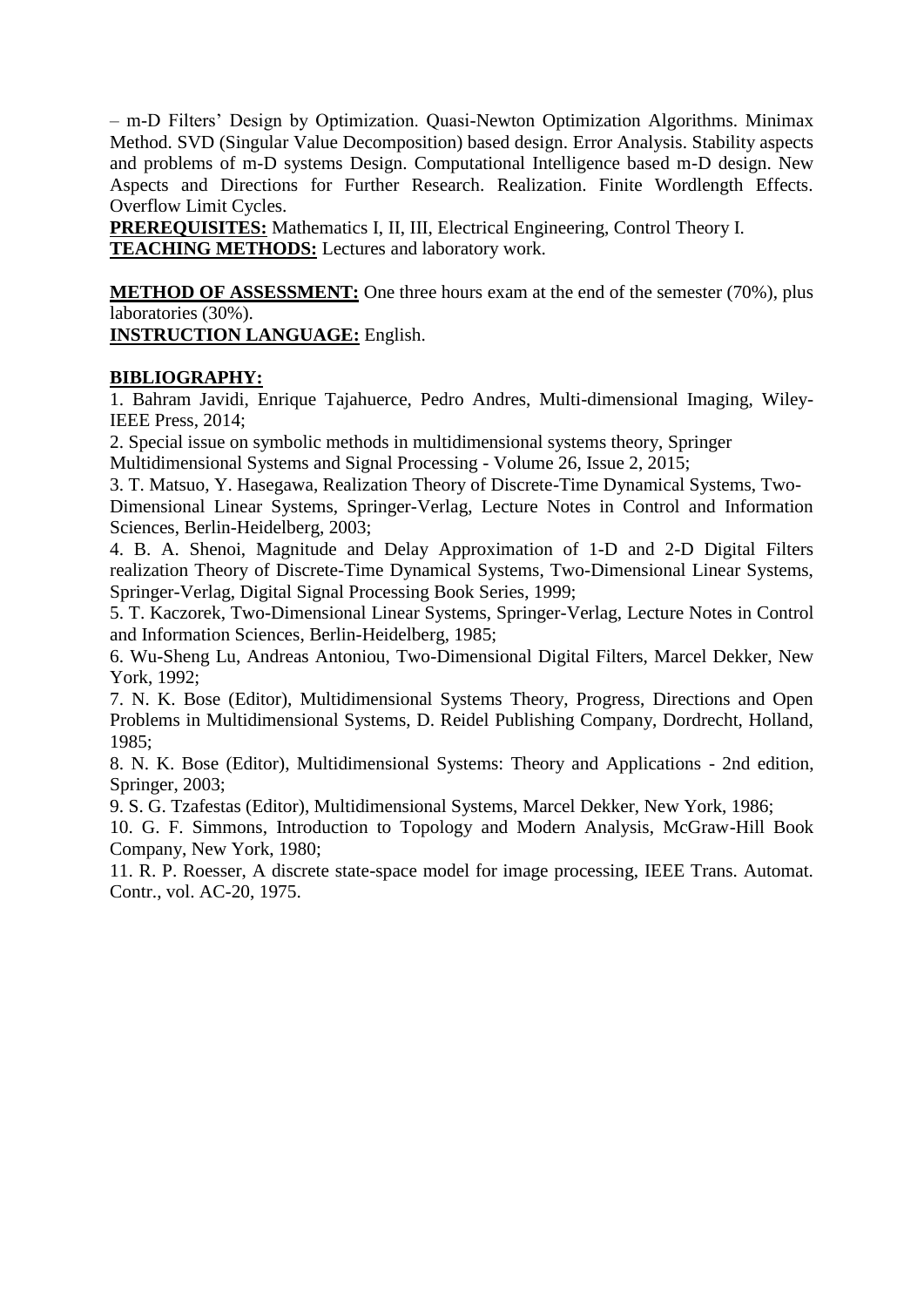| Name of the course: Introduction<br>to Business Intelligence | Code: BpIEe63.6                                | Semester: 7        |
|--------------------------------------------------------------|------------------------------------------------|--------------------|
| Type of teaching:<br>Lectures and laboratory work            | Lessons per week:<br>$L-2$ hours; LW - 1 hours | Number of credits: |

# **LECTURERS:**

Dr. P. Petrova email: [pepi\\_petrova@yahoo.com](mailto:pepi_petrova@yahoo.com) Technical University - Sofia

**COURSE STATUS IN THE CURRICULUM:** Optional for the students speciality Industrial Engineering BEng programme of the English Language Faculty of Engineering.

**AIMS AND OBJECTIVES OF THE COURSE:** The aim of the subject is to provide a basic knowledge about ERP systems and their role at organization. Comparison between traditional and modern approach in development and implementation an ERP system. Work with BI development platform.

**DESCRIPTION OF THE COURSE:** The subject main topics includes work with Data Bases, DB creation, enterprise data collection, Big Data exploitation, Data Warehouse, OLTP, OLAP, ETL, data analysis, data cleaning, data mining, BI development approaches, user requirements for BI application, develop own BI application.

**PREREQUISITES:** Data Base and DB Management systems, Mathematics, Analysis.

**TEACHING METHODS:** Lectures, using slides, laboratory work using BI development platform. Individual work, team work, project preparation and project evaluation.

**METHOD OF ASSESSMENT:** Project preparation and evaluation at the end of the 7th semester – (80% part of final evaluation) and continuous control throughout the semesters Laboratory works - (20% part of final evaluation).

**INSTRUCTION LANGUAGE:** English.

# **BIBLIOGRAPHY:**

1. Slides for the lectures (given to students at the beginning of the  $7<sub>th</sub>$  semester);

2. Larissa T. Moss, Shaku Atre, Business Intelligence Roadmap: The Complete Project Lifecycle for Decision-Support Applications, Addison Wesley, 2003, ISBN: 0-201-78420-3; 3. Adelman, Sid, Larissa T. Moss, Data Warehouse Project Management, Addison-Wesley, 2000;

4. Beck, Kent, Extreme Programming Explained: Embrace Change, Addison-Wesley, 2000;

5. Kimball, Ralph. The Data Warehouse ETL Toolkit. Indianapolis, IN: Wiley, 2004;

6. http://tdwi.org/Home.aspx;

7. [http://www.qlik.com/.](http://www.qlik.com/)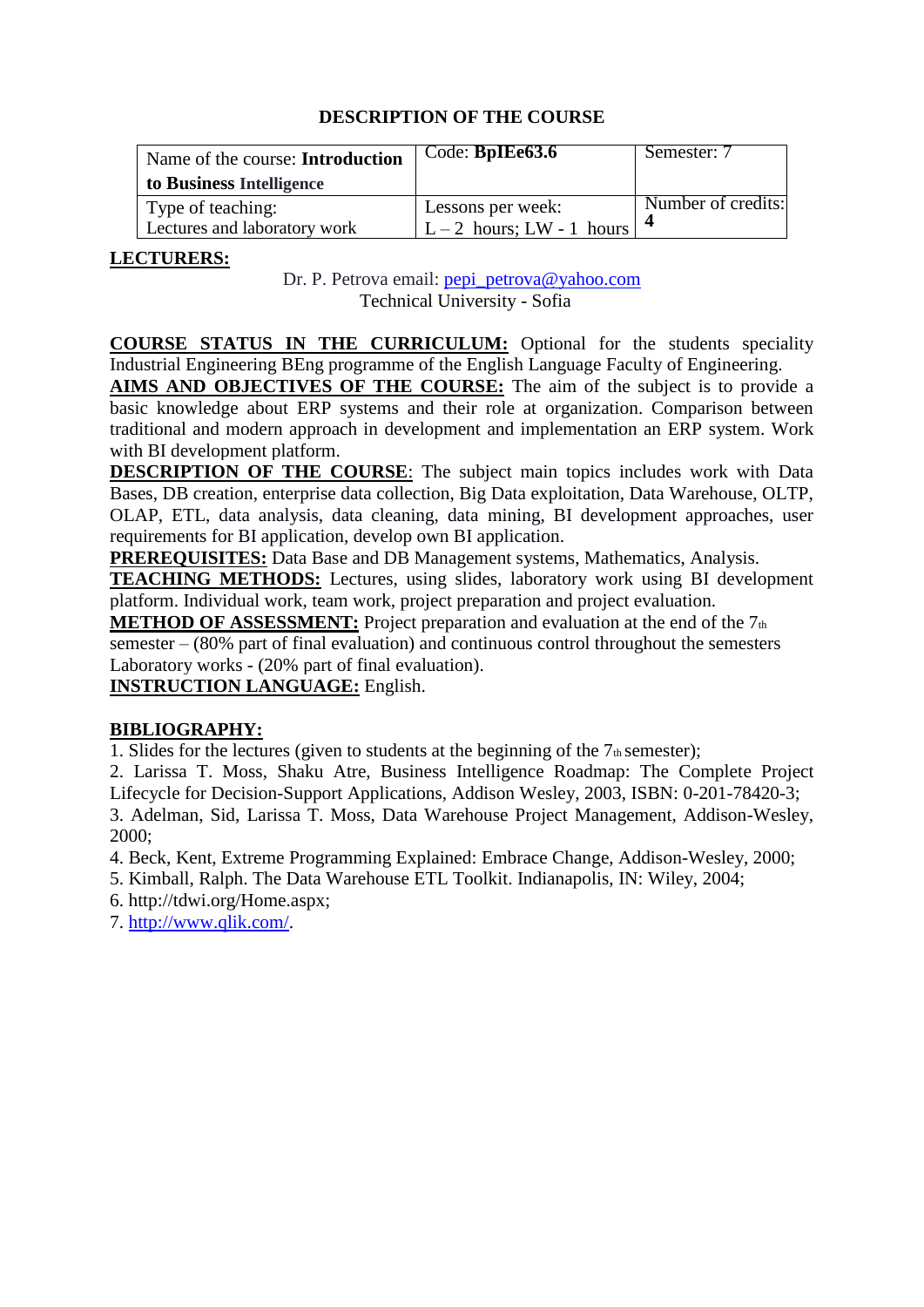| Name of the course           | Code: <b>BpIEe64</b>         | Semester: 8          |
|------------------------------|------------------------------|----------------------|
| <b>Computer Integrated</b>   |                              |                      |
| <b>Manufacturing 2</b>       |                              |                      |
| Type of teaching:            | Lessons per week:            | Number of credits: 3 |
| Lectures and laboratory work | $L - 2$ hour, $LW - 2$ hours |                      |

**LECTURER**: Prof. Michail Petrov Ph.D. tel. 032 659 585; e-mail: mpetrovg@tu-plovdiv.bg

Assoc. Prof. Albena Taneva Ph.D. tel. 032 659 585; e-mail: [altaneva](mailto:d_dotsev@tu-sofia.bg)@tu-plovdiv.bg

**COURSE STATUS IN THE CURRICULUM:** Compulsory basic course in the curriculum for BEng in Industrial Engineering, at the Faculty of Electronics and Automation (FEA).

**AIMS AND OBJECTIVES OF THE COURSE**: To provide the basic knowledge about basic discrete manufacturing structures, its automation and information integration.

# **DESCRIPTION OF THE COURSE:**

: The main topics concern: types of discrete manufacturing systems, working and layout models and metric, structures for automation of production and assembly process (orientation, transport, storage), robotics (kinematics, industrial environment, control and programming) and the identification of objects and processing data.

**PREREQUISITES:** Physics, mechanics, industrial production systems, production engineering, computer science.

**TEACHING METHODS:** Lectures using slides. Laboratory works in a computer class and / or laboratory with stands. Individual or team work with input control, preparation of eprotocols and presentations.

**METHOD OF ASSESSMENT**: Two written tests (at the end of the semesters) with a duration of one academic hour, with weight in the overall assessment - 80% (up to 80 points). The remaining 20% (20 points) is formed from the current control and presentation of laboratory protocols.

# **INSTRUCTIONAL LANGUAGE:** English

**BIBLIOGRAPHY:**

1. Lectures' slides;

2. Groover M. P., 2008, Automation, Production Systems, and Computer Integrated Manufacturing, *Pearson Education Inc.* ISBN 0-13-207073-1;

3. Assembly automation, *The international journal of assembly technology and management*, ISSN: 0144-5154, Thomson Scientific (ISI);

4. Lotter, L. Wirtschaftliche Montage. VDI Verlag, 1986;

5. Gershwin S., B., 1994, Manufacturing systems engineering, ISBN 0-13-560-608X.

6. De Ron A., J., 1999, Performance measures for technical production systems, Eindhoven University of technology, School of industrial Engineering and management science, Syllabus;

7. Lin Zhang at all, 2014, Cloud manufacturing: a new manufacturing paradigm, Enterprise Information Systems, Vol. 8, 167-187.

8. Neshkov, T., 2013, Introduction to the speciality machatronic systems, University Textbook, Heron Press Ltd, ISBN 978-954-580-329-1,

9 Pahl G., Beitz W., at all, 2007, Engineering Design. A Systematic Approach, Springer-Verlag London Limited, ISBN-10 1846283183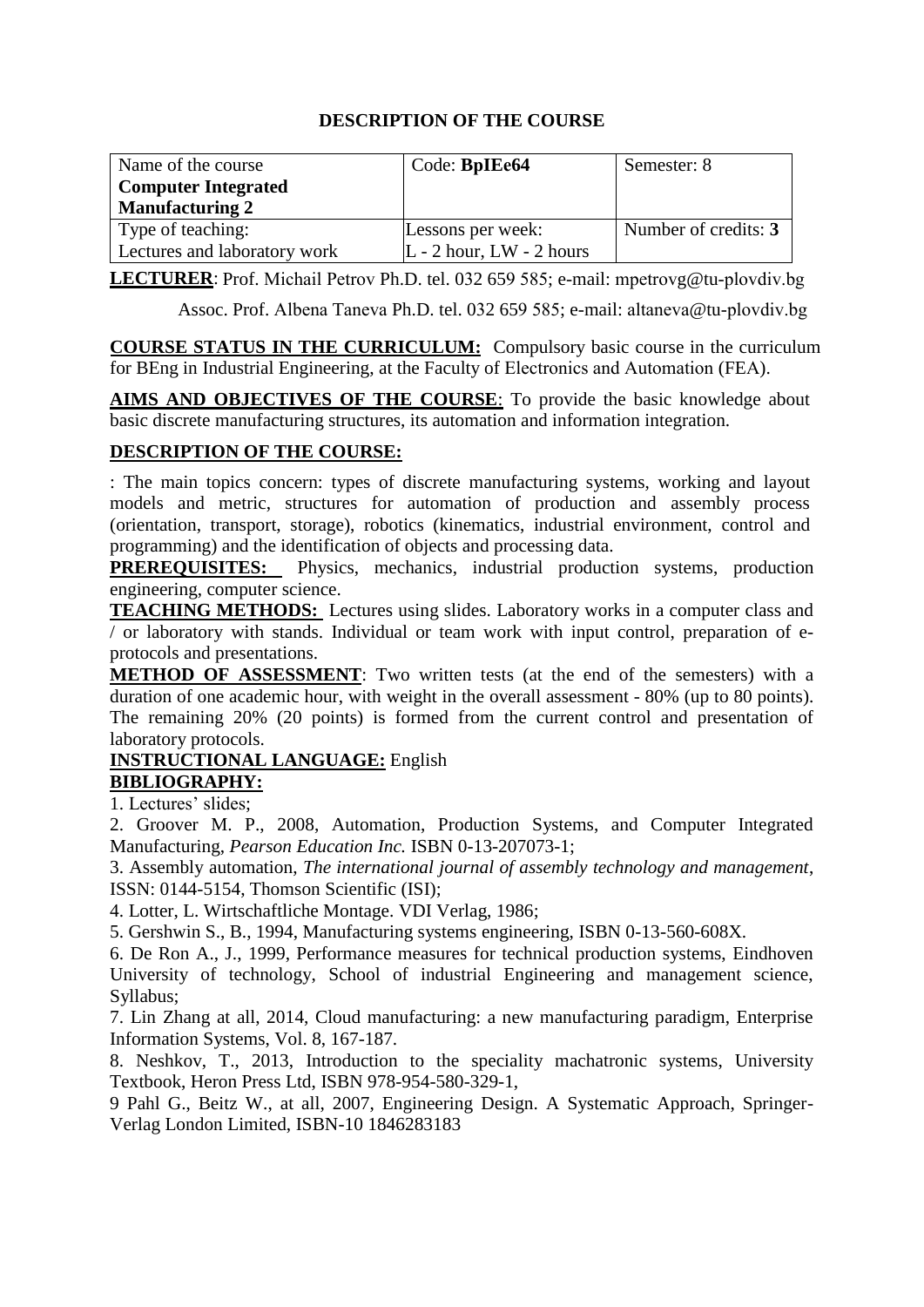| Name of the course:                                   | Code: BpIEe65             | Semester: 8          |
|-------------------------------------------------------|---------------------------|----------------------|
| <b>Environmental Production</b><br><b>Engineering</b> |                           |                      |
| Type of teaching:                                     | Lessons per week:         | Number of credits: 3 |
| Lectures and laboratory work                          | $L-2$ hours; $LW-2$ hours |                      |

LECTURER: Assoc. Prof. Margarita Deneva, Ph.D. tel. 032 6[59 739; e-ma](mailto:a_dimitrova@tu-sofia.bg)[il: deneva@tu-plo](mailto:vvk@tu-sofia.bg)vdiv.bg;

#### Technical University - Sofia, Branch Plovdiv

**COURSE STATUS IN THE CURRICULUM:** Compulsory for the students specialty Industrial Engineering BEng programme of the Faculty of Electronics and Automationm FEA. **AIMS AND OBJECTIVES OF THE COURSE:** To develop an understanding of the concept and principles of environmental friendly policy, assessments, pollution control and management to the students, and also to give them knowledge to some aspects of existing environmental problems and sustainability.

**DESCRIPTION OF THE COURSE:** The main topics concern: Sustainable development; Basic Concepts, Structure and Function of Ecological Systems; Ecosystems Balance and Change; Air Resources: Atmosphere, Climate & Weather; Renewable Energy Resources; Air Pollution - Global Problems; Air Pollution Control Technologies; Water Resources, Use & Management; Waste Water Treatment; Solid Waste Treatment Management. The result of treatment facilities construction, based on application and optimization of the operation observed in nature and technologies designed into harmony with the natural environment will be production of the end industrial products, included air emissions, waste waters and waste, compatible with the existing environmental resources without overtaxing the assimilative powers of atmosphere, hydrosphere or lithosphere. The purpose of this course is to give students basic knowledge of available technological tools concerning some main topics: - the structure of ecological systems; - the strategy of environmental pollution and protection; - the interaction between the industry and the environment: - the description of major technologies used for pollution control of gaseous, liquid and solid wastes from the industries with sustainable development in mind.

#### **PREREQUISITES:** Chemistry, Physics.

**TEACHING METHODS:** Lectures - using slides, case studies; laboratory and course work from laboratory; presentation of an environmental problem and defense during discussion.

**METHOD OF ASSESSMENT:** Two Assessment tests (each of them 45%) and Presentation of an environmental problem (10%) during discussion.

#### **INSTRUCTIONAL LANGUAGE:** English.

**BIBLIOGRAPHY:1.** G. Masters, Introduction to Environmental Engineering and Science, Prentice Hall, 1991.

- 1. G. Tchobanoglous, H. Thiesen, S. Vigil, Integrated Solid Waste Management: Engineering Principles and Management Issues, McGraw-Hill, N.Y., 1993.
- 2. G. Tchobanoglous, L. Burton, Wastewater Engineering: Treatment, Disposal and Reuse, Metcalf & Eddy, N.Y., 1991.
- 3. H. Bridgman, Global Air Pollution, Belhaven Press, 1990.
- 4. H. Bringman, Global Air Pollution: Problems for the 1990's, Belhaven Press, London, 1990.
- 5. J. Twidell, T. Weir, Renewable Energy Resources, E. & F. N. Spon, London, 1990.
- 6. John Wainwright, Mark Mulligan, Environmental Modelling: Finding Simplicity in Complexity, Willy, 2004.
- 7. Nelson L. Nemerow, Franklin J. Agardy, Joseph A. Salvato, Environmental Engineering: Water, Wastewater, Soil and Groundwater Treatment and Remediation, 6th Edition, Willy, 2009.
- 8. Stefan Franzle, Bernd Markert, Simone Wunschmann, Introduction to Environmental Engineering, Willy, 2012.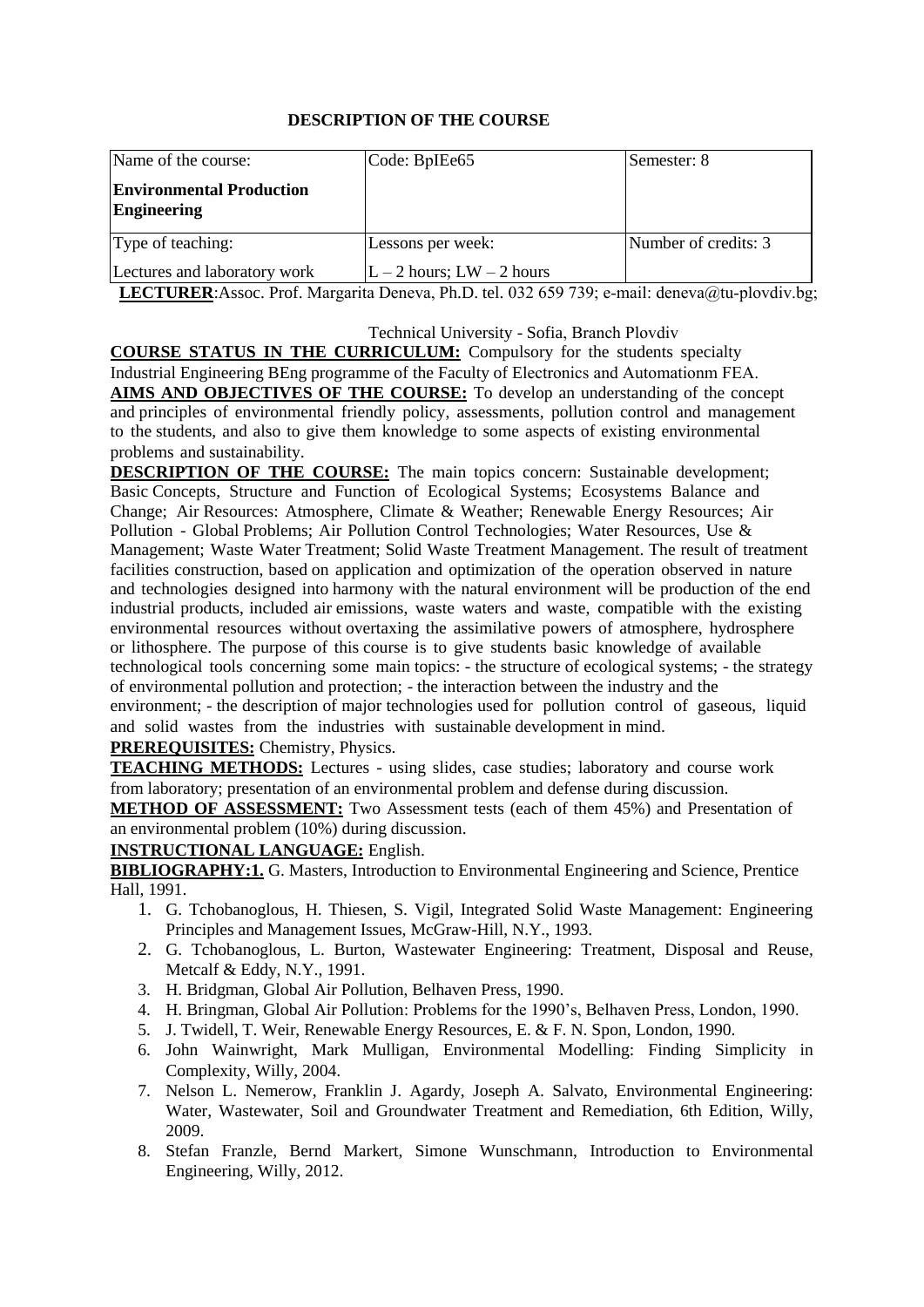| Name of the course:<br><b>Manufacturing Strategies</b> | Code:BpIEe66                                      | Semester: VIII       |
|--------------------------------------------------------|---------------------------------------------------|----------------------|
| Type of teaching: lectures,<br>tutorials               | Lessons per week:<br>$L - 2$ hours; $T - 2$ hours | Number of credits: 3 |

### **LECTURER**: Elena Zlatanova, PhD, tel.032 659 714; +359 893 69 06 55

### Technical University of Sofia

**COURSE STATUS IN THE CURRICULUM:** Compulsory for the students specialty Industrial Engineering BEng programme of the Faculty of Electronics and Automation, FEA.

**AIMS AND OBJECTIVES OF THE COURSE:** To familiarise the students with the main problems and tasks of the manufacturing strategy and the ways for their solution. The course includes the interface relations between the manufacturing strategy and the marketing, R&D, F&A, management, CIS, etc. activities. It deals with the practical manufacturing strategy implementation issues, related to the business plan and strategic alternatives development.

**DESCRIPTION OF THE COURSE**: The main topics include: manufacturing strategy role and scope; manufacturing strategy development; areas of strategic manufacturing decisions; management of the material supply chain;

production capacity planning strategy; production improvement strategies; interface between the manufacturing and the other functions; practical implementation of the manufacturing strategy.

**PREREQUISITES:** Industrial Manufacturing Systems, POM, Management science, Marketing, CIM.

**TEACHING METHODS:** Lectures, tutorials, case studies, personal and group presentations.

**METHOD OF ASSESSMENT:** Mid-term test (30%); exam in the end of the semester (40%); case study participation (30%).

**INSTRUCTIONAL LANGUAGE:** English.

# **BIBLIOGRAPHY:**

1. Miltenburg J. Manufacturing Strategy: How to Formulate and Implement a Winning Plan, 2<sup>nd</sup> ed. Productivity Press, 2005

2. Hill T. Manufacturing Strategies. Text and Cases 3<sup>rd</sup> ed. Palgrave Macmillan 2009. 3. Stevenson W. Production and Operations management,  $11^{th}$  ed., McGraw Hill, 2011.

4. Byrne A. and J. P. Womack. The Lean Turnaround: How Business Leaders Use Lean Principles to Create Value and Transform Their Company. McGraw Hill, 2012 5. Chopra S. and P. Meindl. Supply Chain Management: Strategy, Planning, and Operation.  $6<sup>th</sup>$  ed. 2015.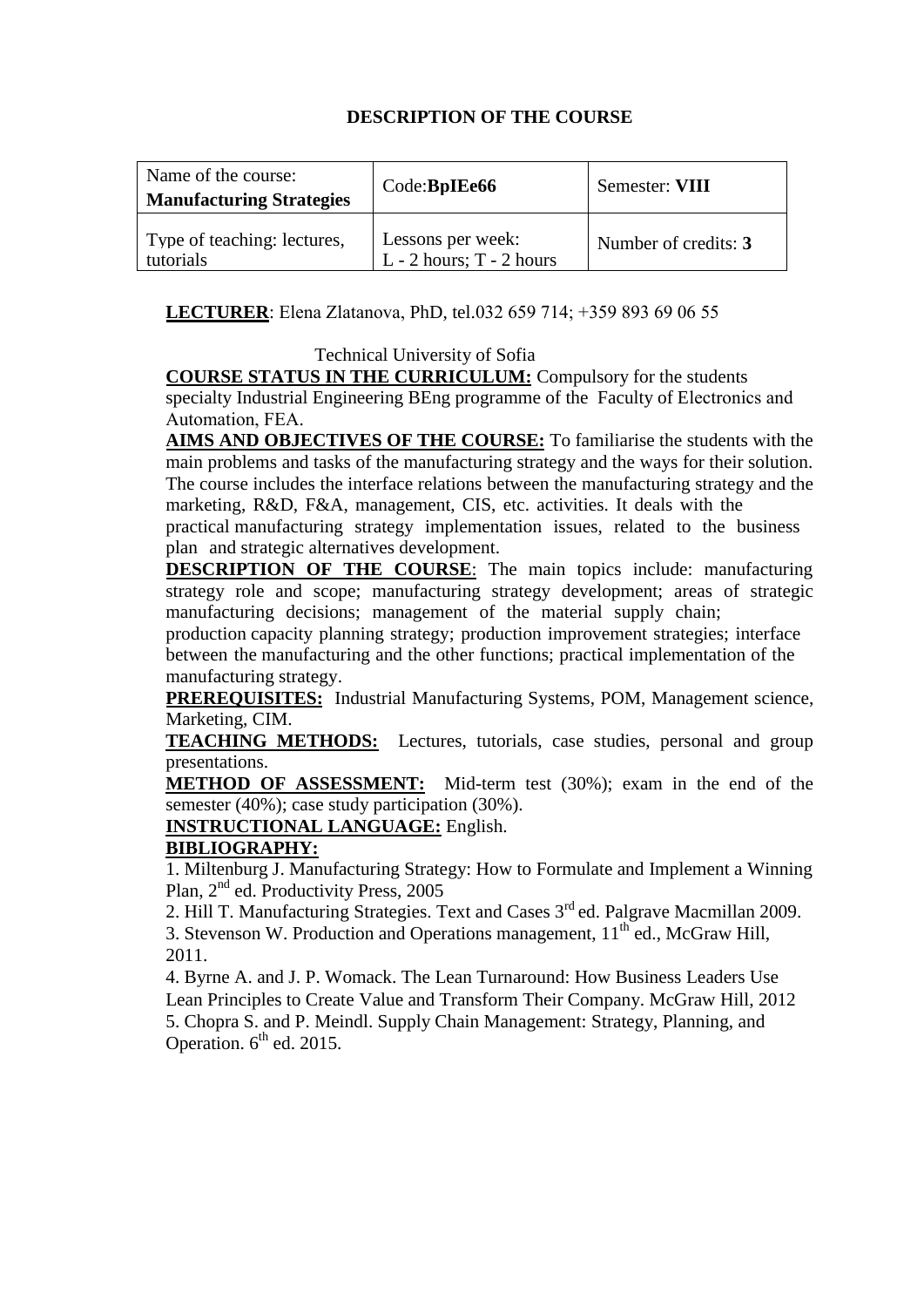| Name of the course            | Code: BpIEe67                | Semester: VIII       |
|-------------------------------|------------------------------|----------------------|
| <b>Finance and Accounting</b> |                              |                      |
| Type of teaching:             | Lessons per week:            | Number of credits: 3 |
| Lectures and laboratory work  | $L - 2$ hours, $LW - 2$ hour |                      |

### **LECTURER**:

Assoc. Prof. S.Konstantinova Ph.D. tel. 359 32 659 714; +[359 893 69 06 55](mailto:minadaskalova@tu-sofia.bg) 

Technical University - Sofia, Branch Plovdiv

**COURSE STATUS IN THE CURRICULUM:** Compulsory basic course in the curriculum for BEng in Industrial Engineering, at the Faculty of Electronics and Automation, FEA

(ELFE). **AIMS AND OBJECTIVES OF THE COURSE**: To provide students with basic knowledge about theoretical base of corporate finance and accounting.

**DESCRIPTION OF THE COURSE**: The main topics concern: Calculation of profit/loss from investments in tangible assets or purchase of common stocks and bonds or other securities, selection source of finance and price of finance, developing financial plans – budgets, analyse and assessment of financial condition of the company, capital structure assessment.

**PREREQUISITES**: Business Economic.

**TEACHING METHODS**: Lectures, using slides, case studies, laboratory and course work from laboratory manual, work in teams, protocols preparation and defence.

**METHOD OF ASSESSMENT**: Continuous Assessment - two tests at the middle and at the end of the semester – 45 minutes. Wighting coefficient 0.8 (up to 80 points) and continuous control throughout the semesters Laboratory works with weighting coefficient 0.2 (up to 20 points).

# **INSTRUCTION LANGUAGE**: English

**BIBLIOGRAPHY**: 1. Dyson J., Accounting for Non-accounting Students, 3<sup>rd</sup> ed., Pitman, 1994, 2. Kimmel. D., J. Weygandt, and D Kieso, **Financial [Accounting: Tools](http://www.amazon.com/Financial-Accounting-Business-Decision-Making/dp/0471730513/ref=pd_bbs_2/102-9763579-1507344?ie=UTF8&s=books&qid=1183896012&sr=1-2) for Business [Decision](http://www.amazon.com/Financial-Accounting-Business-Decision-Making/dp/0471730513/ref=pd_bbs_2/102-9763579-1507344?ie=UTF8&s=books&qid=1183896012&sr=1-2) Making**, Irwin McGraw-Hill., 2006, 3. Maness T., Introduction to Corporate Finance, McGraw-Hill, 1988, 4. Libby R., P. Libby and D. Short, Financiql Accounting,  $4<sup>th</sup>$ ed., Irwin McGraw-Hill, 2005, 5. Merrill Lynch's "How to Read Financial Statements" translated into Bulgarian with notes prepared by Dr. Jeremy Cripps and Mrs. Ann Wallace kindly donated by USAID Capital Markets Regulation Project.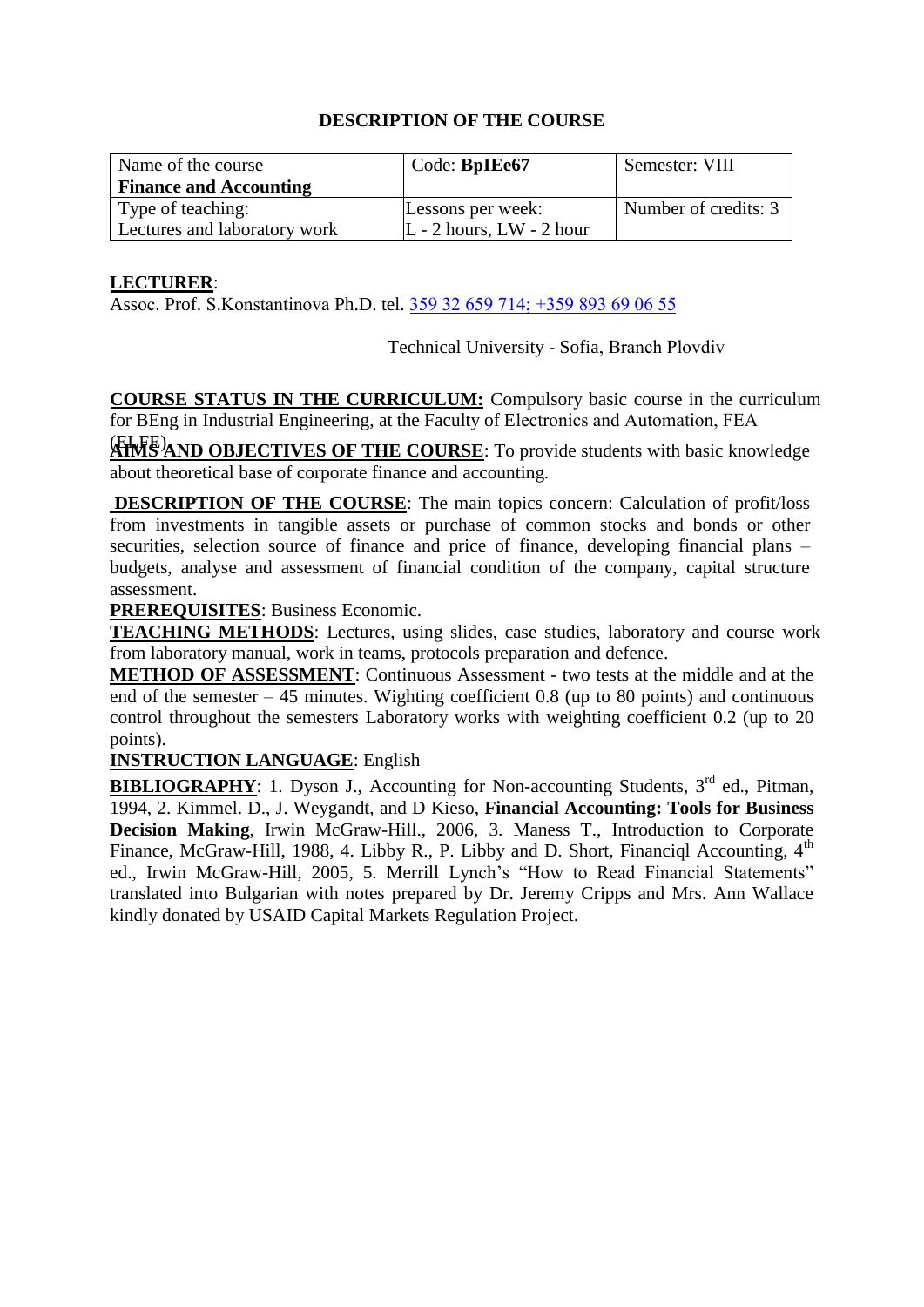# **OPTIONAL SUBJECTS LIST 3**

# **List3 (BpIEe68 – ECTS 4, BpIEe69 – ECTS 4)**

**BpIEe68.1** Networks Communications in Process Control Systems **BpIEe68.2** Object - Oriented Programming **BpIEe68.3** Materials and Technologies Selection **BpIEe68.4** XML Based CAD/CAM/CAx Integration **BpIEe68.5** Mechanical Fundamentals of Micro Electromechanical Systems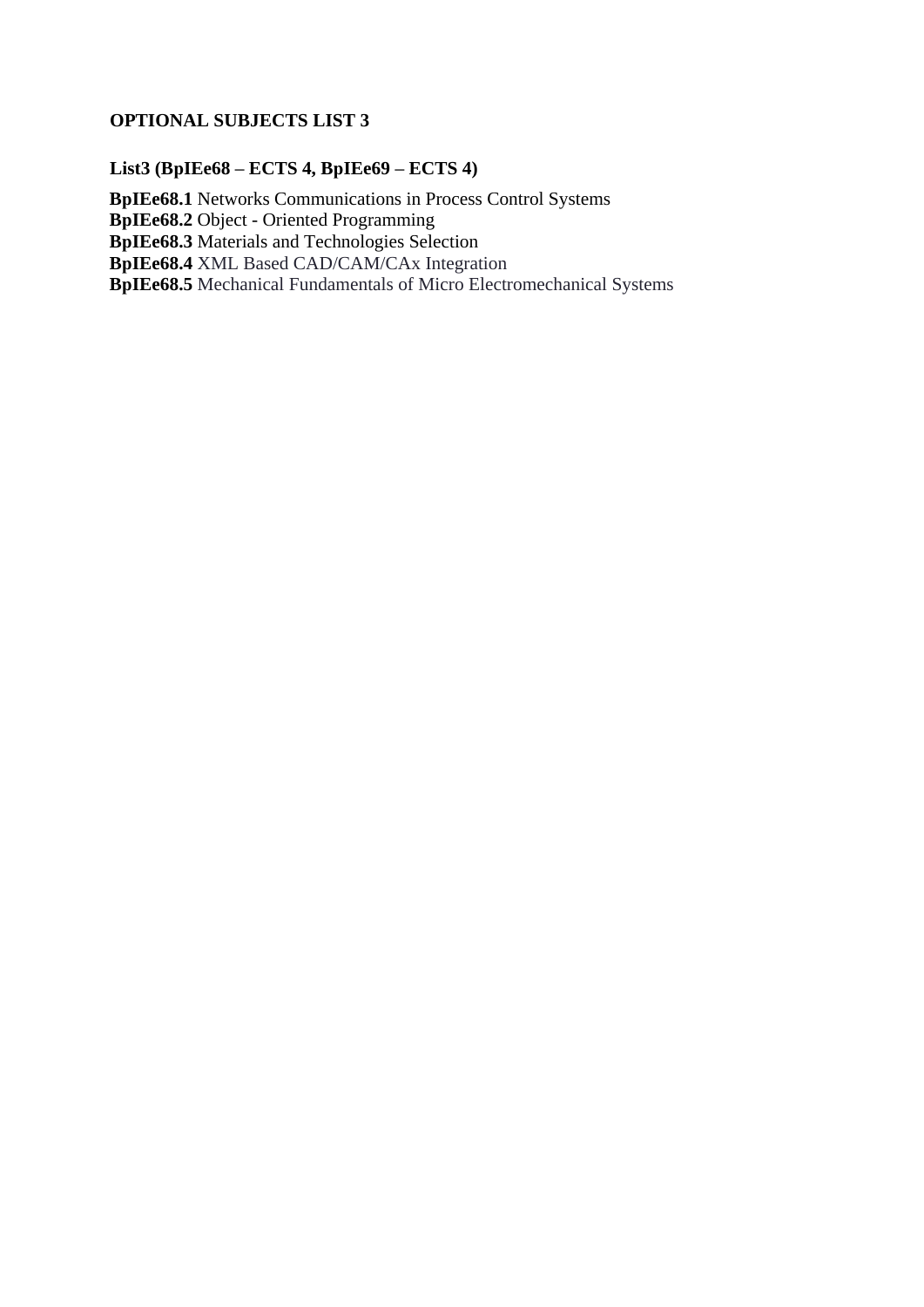| Name of the course               | Code: BpIEe68.1              | Semester: 8          |
|----------------------------------|------------------------------|----------------------|
| <b>Network Communications in</b> |                              |                      |
| <b>Process Control</b>           |                              |                      |
| Type of teaching:                | Lessons per week:            | Number of credits: 4 |
| Lectures and laboratory work     | $L - 2$ hours, $LW - 2$ hour |                      |

### **LECTURER**:

Assoc. Prof. Michail Petrov Ph.D. tel. 032 659 585; e-mail: mpetrov@tu-plovdiv.bg; Assoc. Prof. Albena Taneva Ph.D. tel. 032 659 585; e-mail: altaneva@tu-plovdiv.bg Technical University - Sofia , Branch Plovdiv

**COURSE STATUS IN THE CURRICULUM:** Eligible course in the curriculum for BEng in Industrial Engineering, at the Faculty of Electronics and Automation (FEA).

**AIMS AND OBJECTIVES OF THE COURSE:** The aim of the course is for students to learn and be able to apply the approaches, methods and technical means for analysis, modeling and configuration of industrial communication systems and taking into account their specificity in accordance with their needs and interests to acquire new knowledge and skills in this subject area.

**DESCRIPTION OF THE COURSE**: Industrial field networks along with information management level are considered. Particular attention is paid to the field of industrial networks for connecting intelligent terminals, as a prerequisite for the creation of systems with open architecture. The students are able to make comparative analysis of many modern industrial networks to carry various kind of information - digital and analogue audio and video, and wireless communications in industrial environments. The course discusses the sample solutions (case studies) in various industries - chemical, metallurgical, machine tool, textile and others. There are also examples for the program and technical implementation of systems for network communication in industrial environments. The specifics of automatic control systems with network communication as part of the management process

**PREREQUISITES:** Communication foundation, Control Theory, Electrical Engineering, Physics, Electronics.

**TEACHING METHODS:** Lectures, using slides, case studies, laboratory and course work from laboratory manual, work in teams, protocols preparation and defence.

**METHOD OF ASSESSMENT:** Final exam at the end of the 4<sup>th</sup> semester – 1,5 hours with weighting coefficient 0.8 (up to 80 points) and continuous control throughout the semesters Laboratory works with weighting coefficient 0.2 (up to 20 points).

# **INSTRUCTIONAL LANGUAGE:** English

**ПРЕПОРЪЧИТЕЛНА ЛИТЕРАТУРА: 1.** Slides for the lectures/updated each year/; 2. Andre Neubauer, Jurgen Freudenberger, Coding Theory: Algorithms, Architectures and Applications,2007 . 3. Sergei Semenov., Modulation and Coding Techniques in Wireless Communications,.2011. 4. John Proakis. Digital Communications, 5th Ed.,2007 5. Deon Reynders., Practical Industrial Data Communications., 6. Sunit Kumar. Fiedlbus and Networking in Process Control. 2014 7. Борисов А.М., Основы построения промышленных сетей автоматики.2012, ЮУрГУ.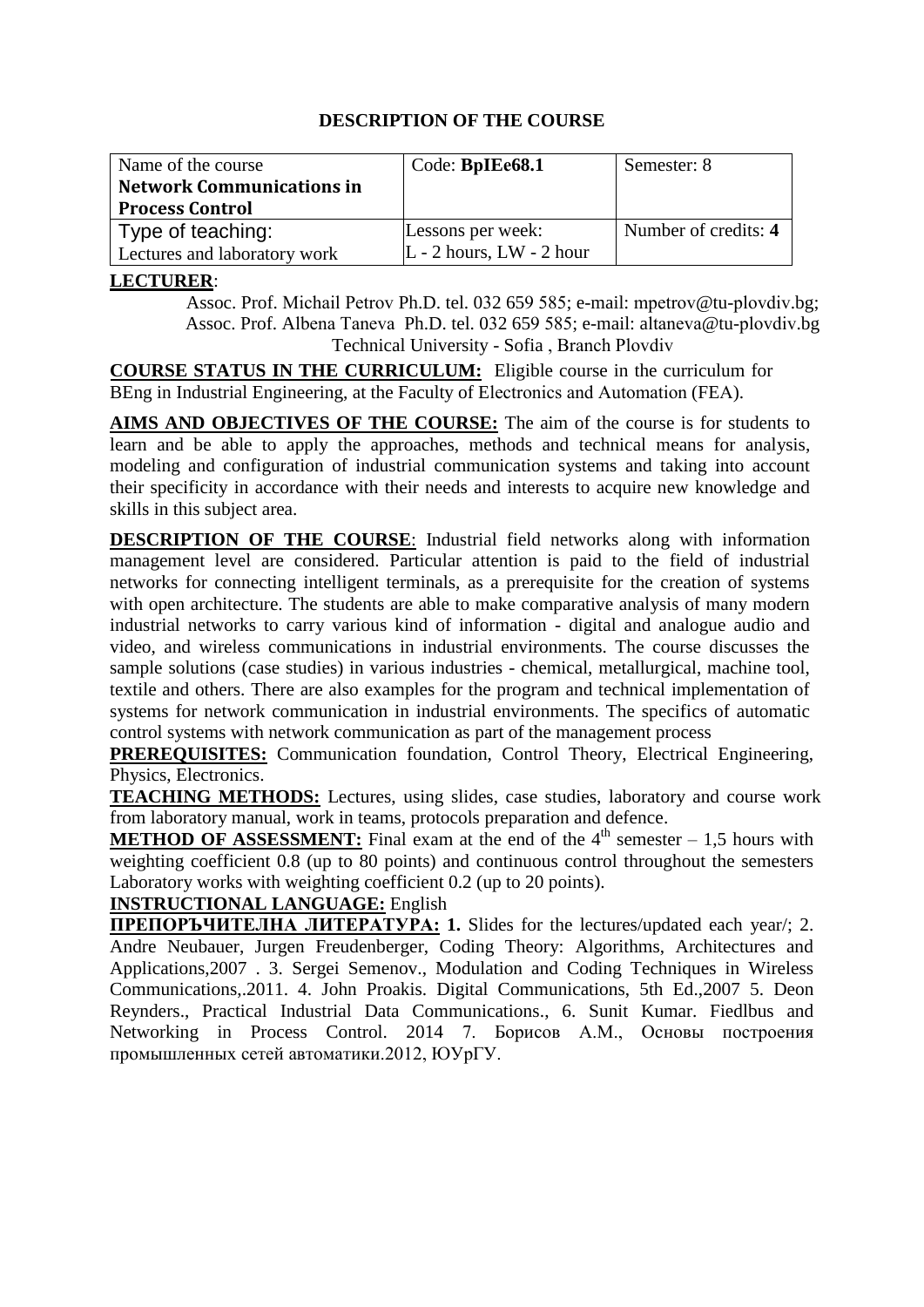| Name of the course<br><b>Object-Oriented Programming</b> | Code: BpIEe68.2            | Semester: 8          |
|----------------------------------------------------------|----------------------------|----------------------|
| Type of teaching:                                        | Lessons per week:          | Number of credits: 4 |
| Lectures and laboratory work                             | $L - 2$ hours, LW - 2 hour |                      |

LECTURER: assoc. prof. Velko Ilchev, tel.032 659 726, e-mail: e-mail: iltchev@tu-plovdiv.bg

Technical University - Sofia , Branch Plovdiv

**COURSE STATUS IN THE CURRICULUM:** Optional for the students specialty Industrial Engineering BEng programme of the Faculty of Electronics and Automation, FEA.

**AIMS AND OBJECTIVES OF THE COURSE:** To develop a student's ability to solve problems using an object oriented programming language.

**DESCRIPTION OF THE COURSE:** The main topics concern: Object-oriented programming methodology; introduction to Java programming language; data types – objects and primitive data types: integers and gloating points, characters, Booleans, expressions, operator precedence, data conversion, string, variables and constants, assignment statements; control flow – conditional statements and loops, bleak and continue; arrays; classes – declaration, class modifiers, variable declaration, method declaration, constructors, objects, class member invocation, static variables and static methods, abstract classes and abstract methods, applet methods; inheritance – class declaration, constructor declarations, overloading methods, overriding instance methods, hiding class methods, hiding variables, multiple inheritance; abstract classes; nested classes; interfaces – definition, interface declaration, implementing an interface, using an interface as a type; polymorphism - polymorphism via interfaces, polymorphism via inheritance; events and listeners; graphical user interface; exceptions; input/output streams – text files, binary files; multiple threads.

**PREREQUISITES:**Computing I, Computing II.

**TEACHING METHODS:** Lectures, using a beamer, case studies, laboratory work in teams, preparation of exercises and laboratory works, solve a problem using an object oriented programming language.

**METHOD OF ASSESSMENT:** One two-hour exam at the end of semester (70%) plus laboratories (30%).

**INSTRUCTIONAL LANGUAGE:** English

# **BIBLIOGRAPHY:**

1. Herbert Schild, Java 2 – ръководство за програмиста, Софт Прес 2001;

2. John Lewis, William Loftus, Java Software Solutions. Foundations of Program Design, Second Edition, Addison Wesley Longman, Inc., 2000;

3. Bruce Eckel, Thinking in Java, Prentice Hall, 1999;

4. Кристофър Стоун, Джо Уебър, Програмиране за Интернет, Книги първа и втора, LIO Book Publishing, 1997;

5. Patrick Naughton, The Java handbook, Osborne;

6. Jamie Jaworski, Java Developer's Guide, Sams.net Publishing, 1996.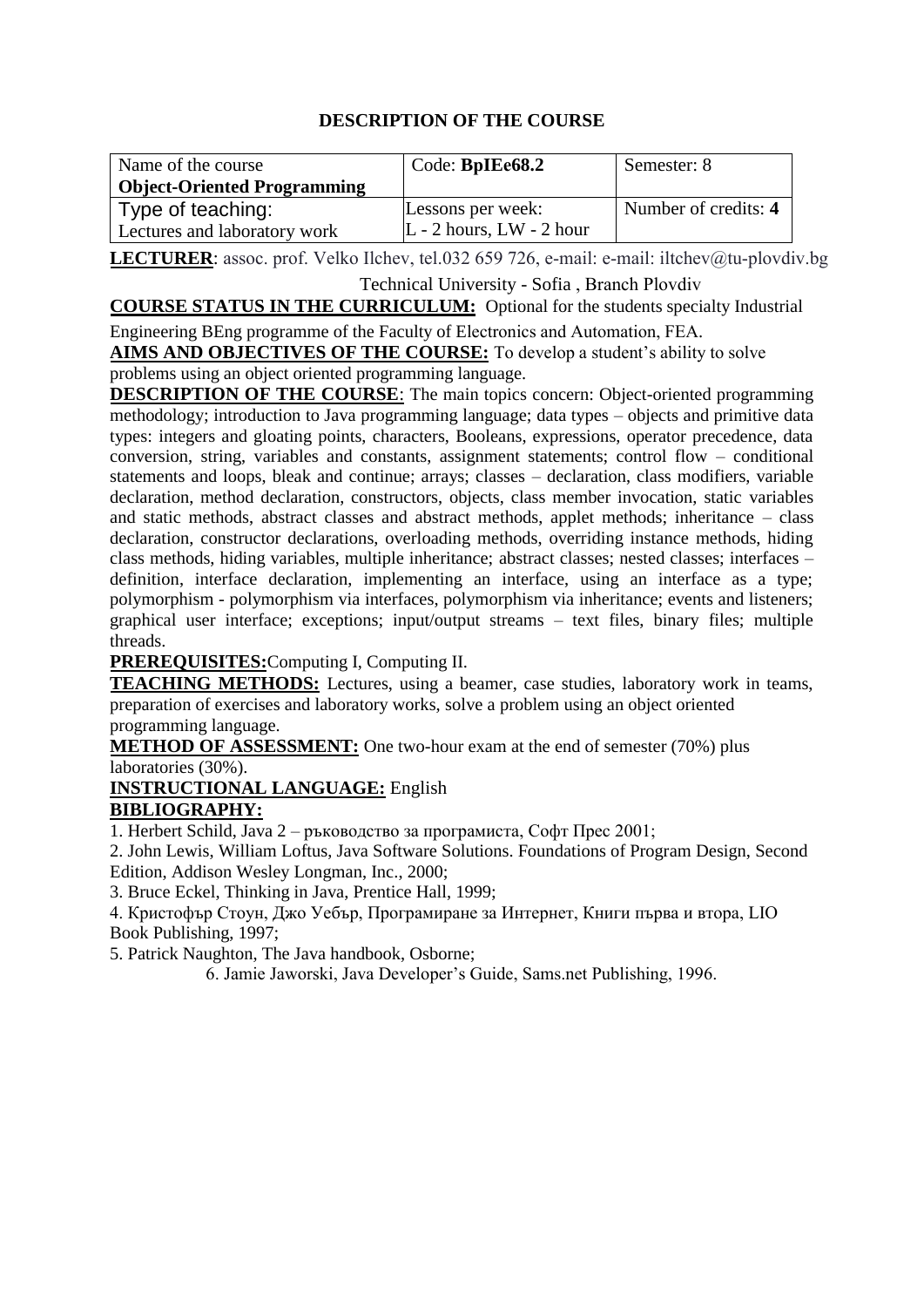| Name of the course<br><b>Materials and Technologies</b><br><b>Selection</b> | Code: BpIEe68.3                                 | Semester: 8          |
|-----------------------------------------------------------------------------|-------------------------------------------------|----------------------|
| Type of teaching:<br>Lectures and laboratory work                           | Lessons per week:<br>$L - 2$ hours, LW - 2 hour | Number of credits: 4 |

**LECTURER**: Assoc. Prof. Dr. L. Vasileva

Technical University - Sofia

**COURSE STATUS IN THE CURRICULUM:** Optional for the students specialty Industrial Engineering BEng programme of the English Language Faculty of Engineering.

**AIMS AND OBJECTIVES OF THE COURSE:** To complete the knowledge of engineering module Materials Science - Materials Technologies- Material and Technology Selection. To give the students procedures for material and process selection in mechanical design by systematic scheme of isolating the optimal subset of materials and technologies among the full enormous ranges.

**DESCRIPTION OF THE COURSE:** The main topics concern: Design as a structuralfunctional process. New interpretation of engineering properties. Materials Selection Charts. Graphical Representation of the Functional Connections between Materials. Properties and Criteria for Complex Evaluation in Selection Charts; Functional Relationships between Materials, Technologies, Structures and Properties Materials properties profiles diagrams. Procedure of Materials and Technology Selection. Optimization of Relationship between Materials - Technologies - Structures - Properties as a key of Mechanical Design.

**PREREQUISITES:** Materials Sciences, Materials Technologies, Mechanics.

**TEACHING METHODS:** Lectures, using slides, case studies, laboratory and course work from laboratory manual, work in teams, protocols and course work description preparation and defence. **METHOD OF ASSESSMENT:** Exam in the end of the term.

# **INSTRUCTIONAL LANGUAGE:** English

# **BIBLIOGRAPHY:**

1. M.F.Ashby, Materials Selection in Mechanical Design, Butterworth Heinemann Ltd, 1995;

2. J.A.Charles, FAA Crane, Selection and Use of Engineering Materials, Butterworth & Co.Ltd, 1989;

3. R.Honeycombe, H.K.D.H.Bhadeshia, Microstructures and Properties, Hodder Headline PLC, 1995;

4. Niebel B.W., A.B. Draper, R.A.Wysk, Modern Manufactoring Process Engineering, McGraw-Hill Publ. Company, 1986.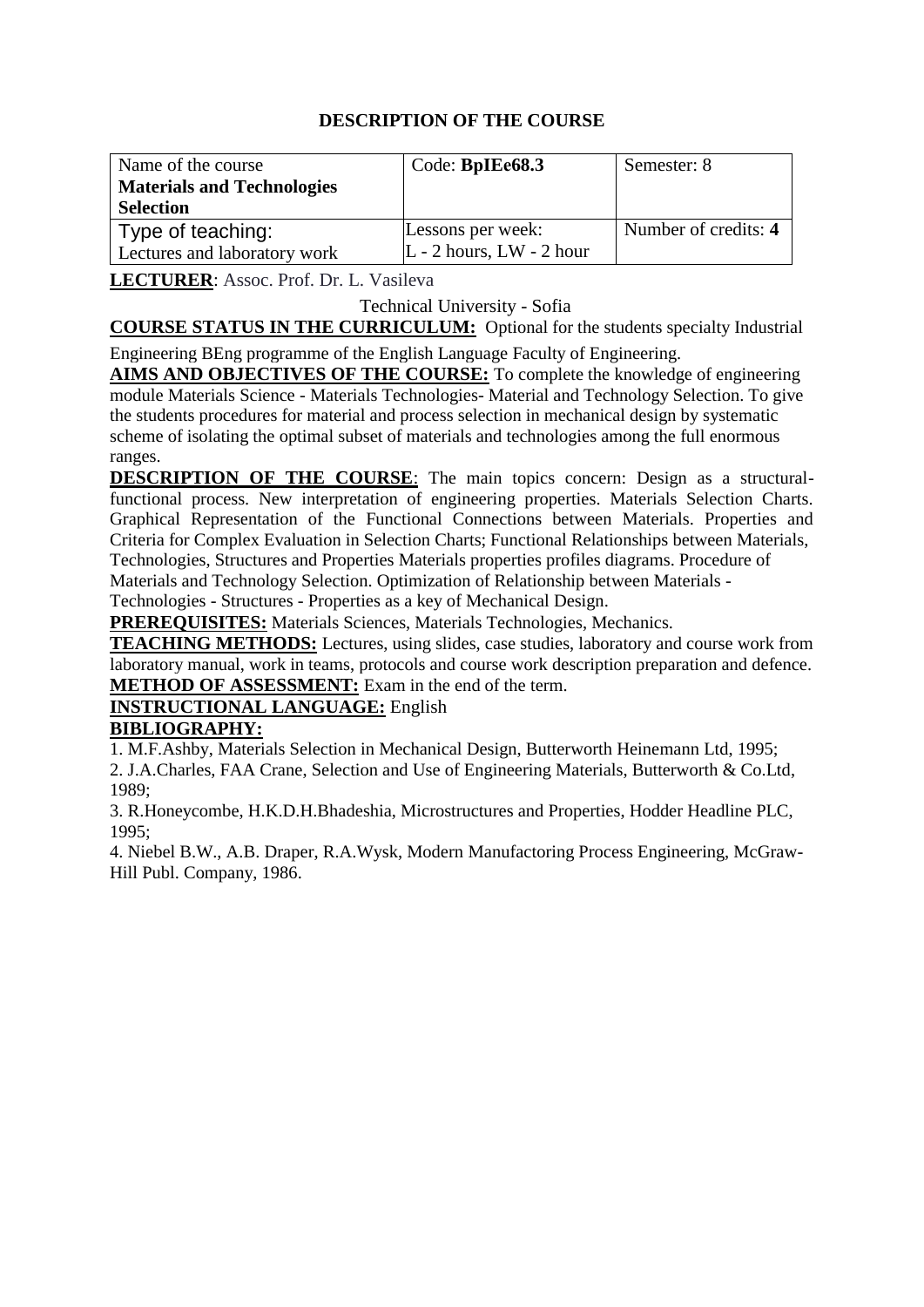| Name of the course:               |                               |                      |
|-----------------------------------|-------------------------------|----------------------|
| <b>Mechanical Fundamentals of</b> | Code: BpIEe68.5               | Semester: 8          |
| <b>Microelectromechanical</b>     |                               |                      |
| Type of teaching:                 | Lessons per week:             |                      |
| Lectures and Laboratory work      | $L - 2$ hours; $LW - 2$ hours | Number of credits: 4 |

# **LECTURER:**

Prof. Todor Todorov Ph. D., tel.: +359 2965 2794, e-mail: [tst@tu-sofia.bg;](mailto:tst@tu-sofia.bg) Technical University of Sofia

**COURSE STATUS IN THE CURRICULUM:** Optional course in the curriculum for BEng in Industrial Engineering, at the English Language Faculty of Engineering (ELFE).

**AIMS AND OBJECTIVES OF THE COURSE:** To provide basic knowledge about the mechanical nature of micro electromechanical systems (MEMS), their modeling, design, and application.

**DESCRIPTION OF THE COURSE**: The main topics concern: MEMS Technology; Materials for MEMS; Energy transductions; Elastic properties of anisotropic materials, beams, membranes, plates and shells; Compliant micromechanisms; Mechanical and electromechanical models of microsystems; MEMS accelerometers, gyroscopes, inertial measurement units (IMU), MEMS sensors for pressure, force, flow, humidity; MEMS DLP projectors, Inkjet print heads, microgrippers, atomic force nanoprobes; Smart material sensors and actuators; MEMS energy harvesters.

**PREREQUISITES:** Mechanics, Theory of Mechanisms and Machines, Strength of Materials, Electrical engineering, Electronics, Microelectronics, Physics, Chemistry, Fluid mechanics, and Material science.

**TEACHING METHODS:** Lectures are held by slides, models of microsystems, panels and power point presentations. The labs are based on laboratory manuals and use evaluating and experimental setups, equipped with modern computer systems for data acquisition and processing of the measured parameters. Students write lab reports and defend them before the lecturer.

**METHOD OF ASSESSMENT:** Final exam at the end of the 8<sup>th</sup> semester – 2 hours. The grading is 80% of the final exam grade and 20% of the lab grade.

# **INSTRUCTIONAL LANGUAGE:** English.

# **BIBLIOGRAPHY:**

1. Lobontiu N., Garcia E., *Mechanics of Microelectromechanical Systems*, Springer, 2014.

- 2. Gianchandani Y. B., Tabata O., Zappe H., *Comprehensive Microsystems*, Elsevier, 2008,
- 3. Senturia S.D., *Microsystem design*, Kluwer Academic Publishers, 2001.

4. Korvink G., Paul O., *MEMS: A Practical Guide to Design, Analysis, and Applications*, William Andrew Inc., 2006.

5. Briand D., Yeatman E., Roundy S., Korvink, G, Tabata O., *[Micro Energy Harvesting](http://eu.wiley.com/WileyCDA/WileyTitle/productCd-3527319026.html)*, Wiley, 2015.

6. Armenise N, Ciminelli C., Francesco D., Passaro V., *Advances in Gyroscope Technologies*, Springer, 2011.

7. Howell L. L., *Compliant mechanisms*, John Wiley & Sons, Inc, 2001.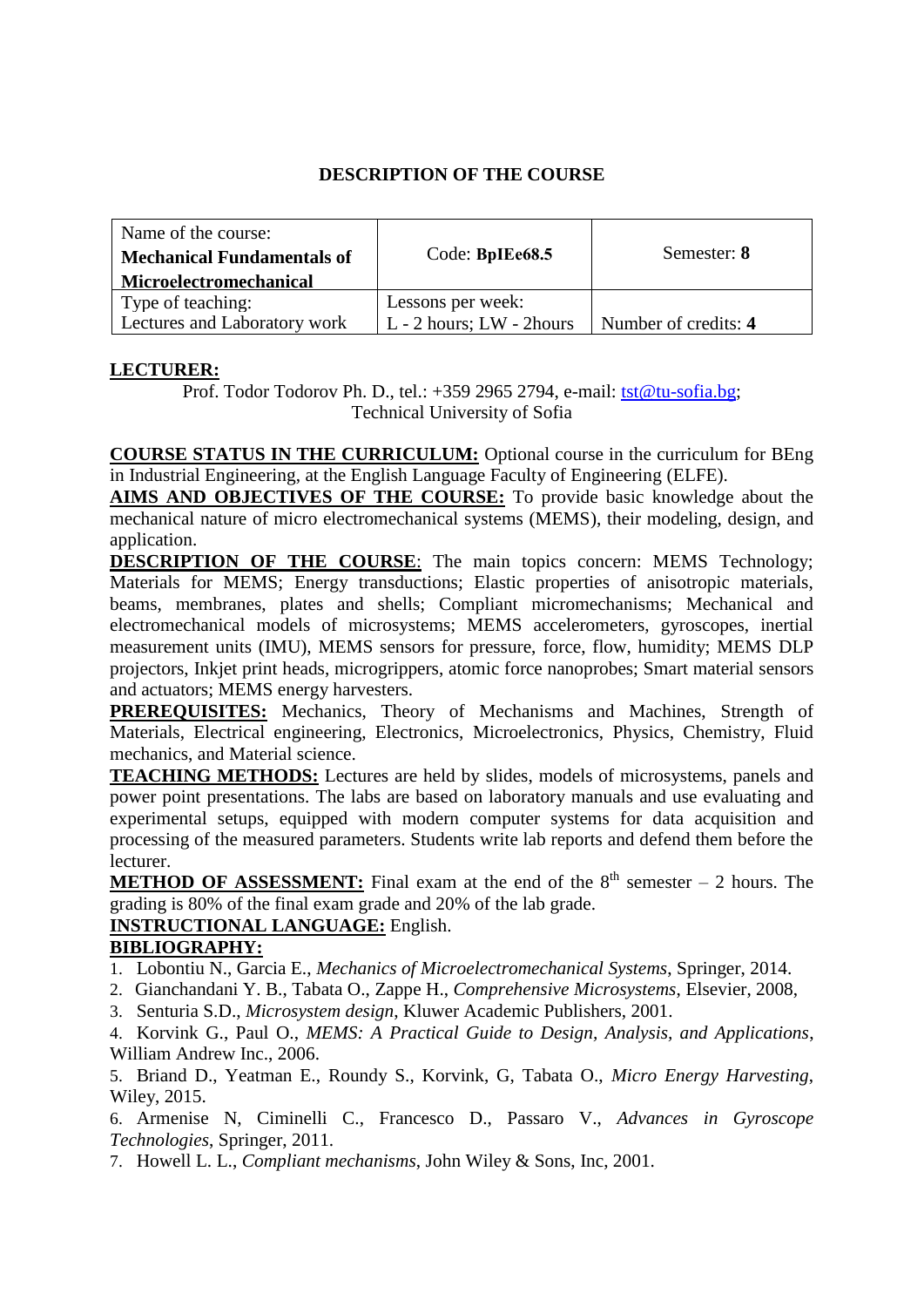**OPTIONAL SUBJECTS LIST 4 List4 (BpIEе69 – ECTS 4) BpIEе69.1** Finite Element Structures Analyses **BpIEе69.2** Manufacturing in Electronics Industry **BpIEе69.3** Corrosions of Metals and Methods of Protection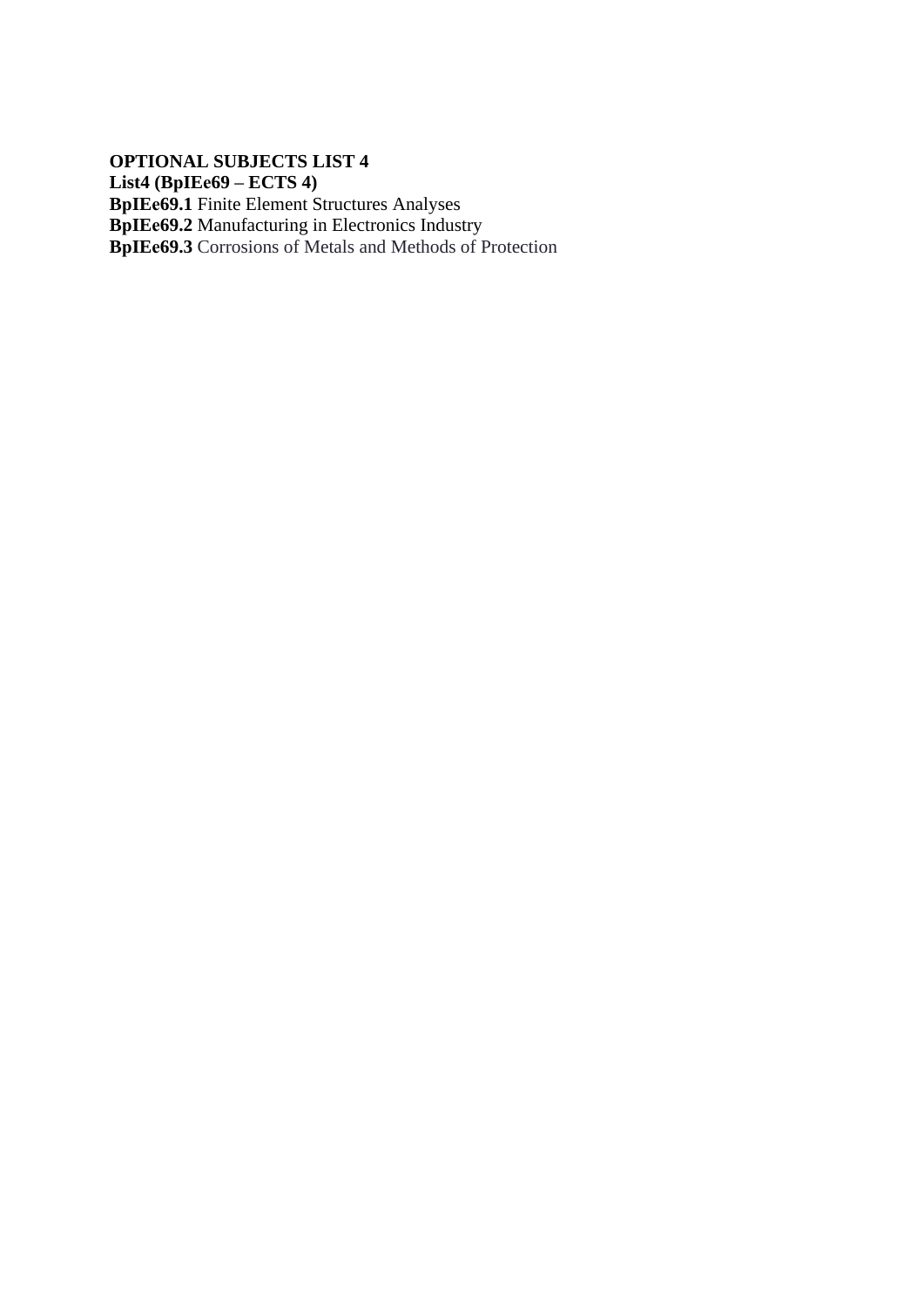| Name of the course:                       | Number: BpIEe69.1         | Semester: 8          |
|-------------------------------------------|---------------------------|----------------------|
| <b>Finite Element Structures Analysis</b> |                           |                      |
| Type of teaching:                         | Lessons per week:         | Number of credits: 4 |
| <b>Lectures and laboratory work</b>       | $L-2$ hours; $LW-2$ hours |                      |

**LECTURER**: Assist.Prof. E.Chankov email: [chankov@tu-sofia.bg](mailto:chankov@tu-sofia.bg) Technical University of Sofia

**COURSE STATUS IN THE CURRICULUM**: Optional, for the students, specialty Industrial Engineering, B.Sc. program of the English Language Department of Engineering.

**AIMS AND OBJECTIVES OF THE COURSE:** To give knowledge about theory and application of Finite Element Method for structural analysis, to gain experience in using finite element software of commercial quality.

**DESCRIPTION OF THE COURSE:** The main topics concern: Introduction to modeling of structures: hypothesis and assumptions. Elastic models: equations of equilibrium, straindisplacements relationships, stress-strain relationships, plane stress and plane strain problem, axisymmetric problem. Fundamentals of FEM: virtual displacement principle, discretization and approximation of unknown functions, element stiffness matrix and load vector, assembling. FEM for trusses and frames: variational formulation, shape functions, element stiffness matrix, problems. Plane problems: interpolation fields for triangle and quadratic elements, isoparametric formulation. Numerical integration. Axisymmetric problems. 3D problems. Modeling, errors and accuracy of FEM solution. Plates and shells. Plate-bending theory, displacements, strains and stresses, finite elements for plates. Shells and shell theory, assumptions and hypotheses, displacements, strains and stresses. Shell elements. Problems. Dynamic problems: introduction, mass and damping matrixes, natural frequencies. **PREREQUISITES** Mathematics, Physics, Mechanics, Strength of materials.

**TEACHING METHODS:** Lectures, using slides and laboratory work..

**METHOD OF ASSESSMENT:** Three written theoretical tests (50%) and three laboratory tests

(50%).

**INSTRUCTIONAL LANGUAGE:** English.

# **BIBLIOGRAPHY:**

1. O. C. Zienkiewicz, R. L. Taylor, J. Z. ZhuThe, Finite Element Method: Its Basis and Fundamentals - Seventh Edition, Butterworth-Heinemann, 2013;

2. O. C. Zienkiewicz, R. L. Taylor, D. D. Fox, The Finite Element Method for Solid and Structural Mechanics - Seventh Edition, Butterworth-Heinemann, 2013;

3. J. T. Oden, J. N. Reddy, An Introduction to the Mathematical Theory of Finite Elements, Dover Publications, 2011.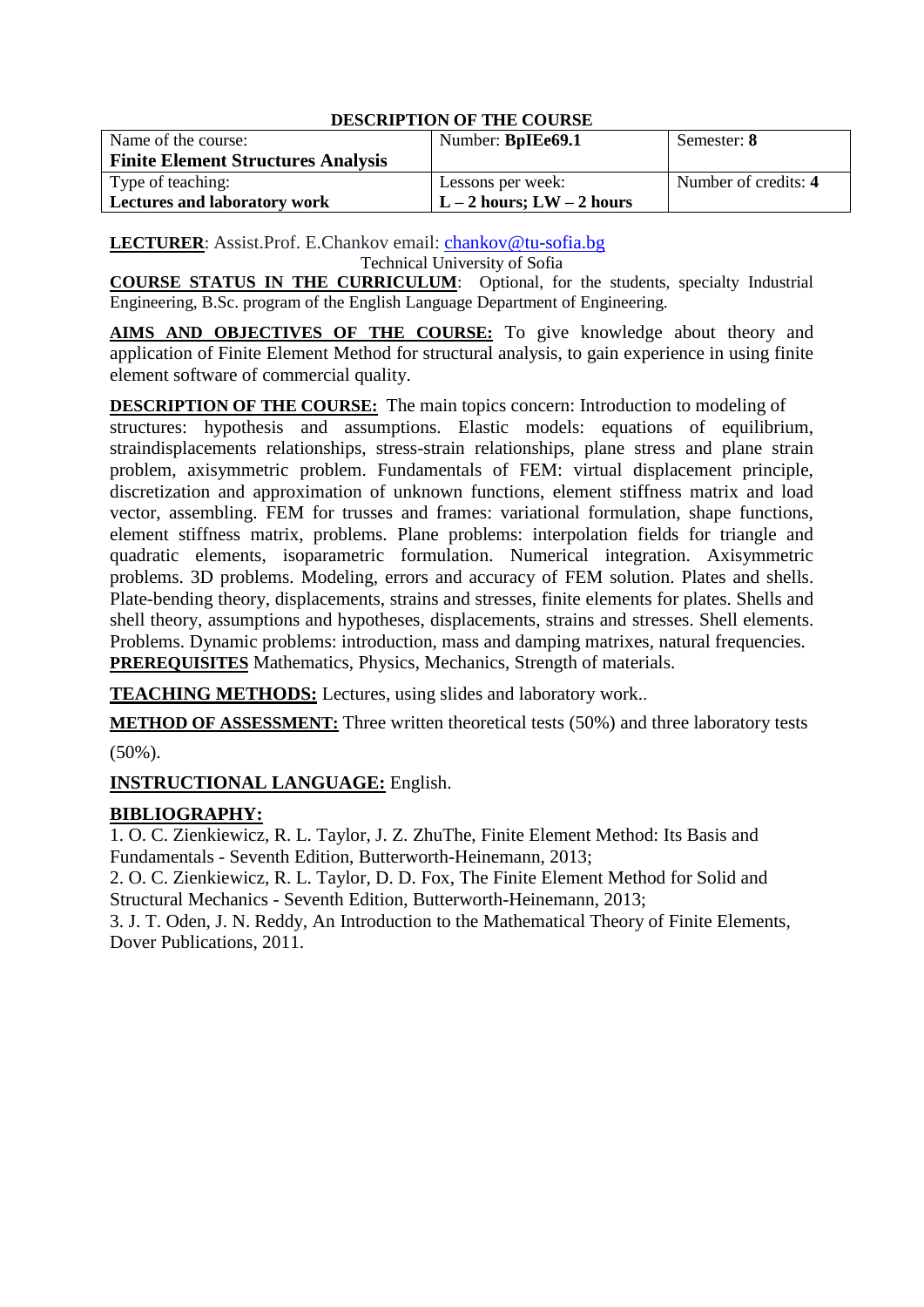| Name of the course:                          | Number: BpIEe69.2          | Semester: 8          |
|----------------------------------------------|----------------------------|----------------------|
| <b>Manufacturing in Electronic Industry.</b> |                            |                      |
| Type of teaching:                            | Lessons per week:          | Number of credits: 4 |
| <b>Lectures and laboratory work</b>          | $L-2$ hours; LW $-2$ hours |                      |

**LECTURER**: Assist. Prof. Ph.D. Ilia Petrov, tel. 032 659 718,, e-mail[: ilpetrov@tu-plov](mailto:khd@tu-sofia.bg)div.bg

Technical University of Sofia, Branch Plovdiv

**COURSE STATUS IN THE CURRICULUM**: Optional, for the students, specialty Industrial Engineering, B.Sc. program of the Faculty of Eletronics and Automation FEA.

**AIMS AND OBJECTIVES OF THE COURSE:** To give knowledge about technological processes and sequences used in the contemporary microelectronics, principles of operation, parameters, design requirements and practical application of microelectronic devices and processes. This will give them the possibility to find the right and optimal way for solving of specific constructional or technological problems, and producing of right and proper reaction, corresponding to the situation.

**DESCRIPTION OF THE COURSE:** The main topics concern: Basic technology materials in electronic manufacturing – conducting, resistive, insulating; Thin film deposition methods; Thick film screen printing technology; Photolithography methods and technological steps; Maskmaking; Dry and wet etching; Printed circuit boards (PCBs); Surface mount technology (SMT); Basic materials in semiconductor technology; Thermal oxidation of Silicon; Diffusion in Silicon; Ion implantation; Epitaxy; Recent mounting and assembly procedures – probing and marking, scribing, breaking, die attachment, wire and tape automated bonding; Encapsulating and housing of electron devices, integrated circuits and PCBs; Bipolar Integrated Circuits (ICs) - basic technological process; Elements of bipolar ICs – the n-p-n transistors, the p-n-p transistors, diodes, passive circuit elements; MOS Integrated Circuits: Basic CMOS process; Elements of CMOS ICs – the NMOS and the PMOS transistors;

**PREREQUISITES:** Physics, Electronics, Production systems, Operational Research.

**TEACHING METHODS**: Lectures, using slides, case studies, laboratory work, work in teams, protocols preparation and defence. Available Internet web sites and materials.

**METHOD OF ASSESSMENT:** Two-hours assessment at the end of semester (80%) plus laboratories (20%). Coordinated with the lecturer.

# **BIBLIOGRAPHY:**